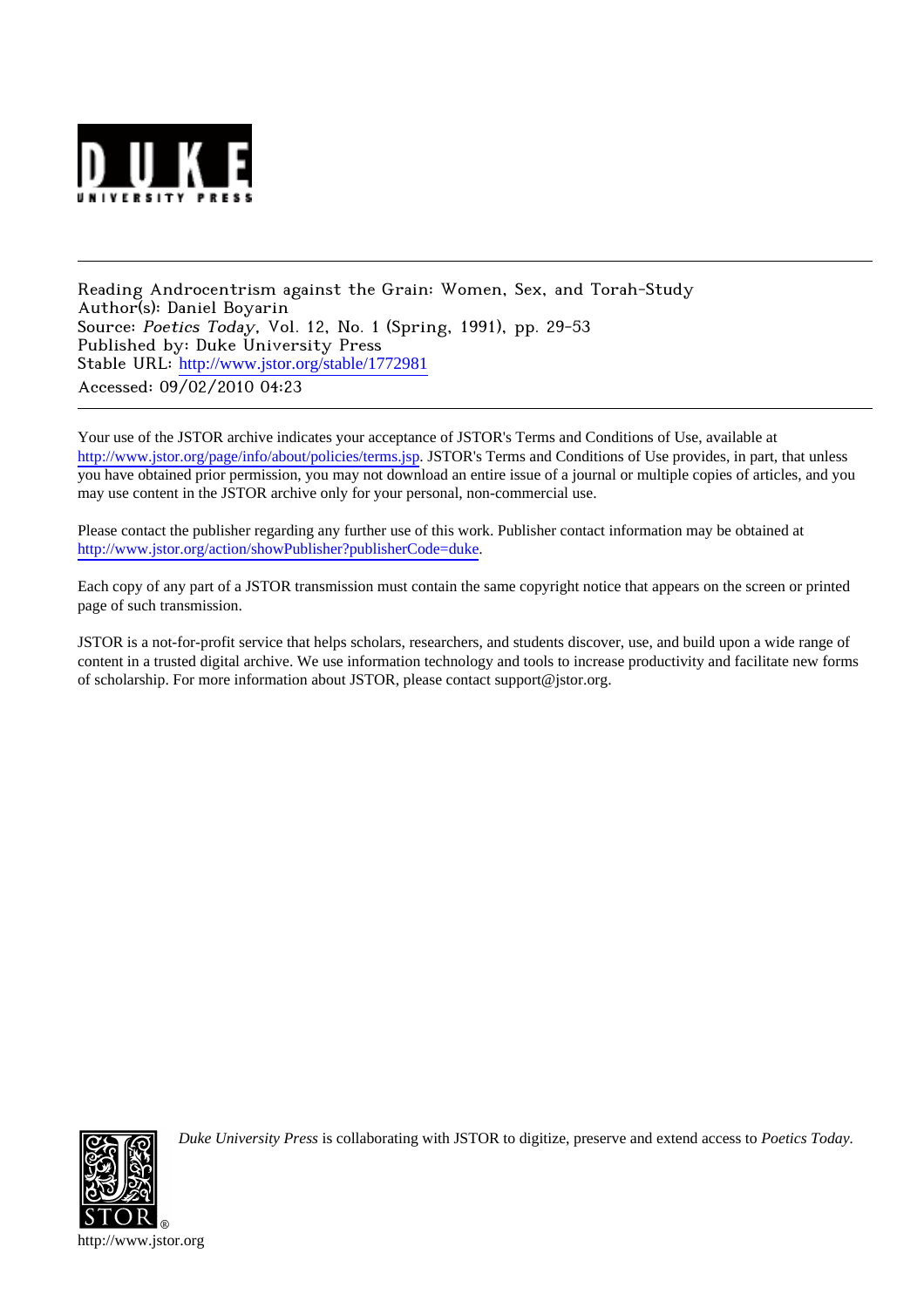# **Reading Androcentrism against the Grain: Women, Sex, and Torah-Study**

**Daniel Boyarin Near Eastern Studies, UC, Berkeley** 

## **For Dr. Ruth Stein**

**The more we learn about comparable gender-segregated, pre-industrial societies, particularly in the Mediterranean area, the more it seems that most of men's observations and moral judgments about women and sex and so forth have minimal descriptive validity and are best understood as coffeehouse talk, addressed to men themselves. Women, we should emphasize, in all their separate groupings by age, neighborhood, and class, may differ widely from each other and from community to community in the degree to which they obey, resist, or even notice the existence of such palaver as men indulge in when going through their bonding rituals. To know**  when any such male law-givers—medical, moral, or marital, whether smart **or stupid-are (to put it bluntly) bluffing or spinning fantasies or justifying their druthers is so hard that most historians of ideas-Foucault, for all that**  he is exceptional is no exception here—never try. (Winkler 1989: 6)

**One of the most important insights of feminist research into ancient societies in the last several years has been the realization that it is not possible to take what texts say about women's position in society at face value (Bynum 1986: 258). This is the case even when what is being** 

**Mieke Bal, Alice Boyarin, Sarah Hammer, Marc Hirshman, Haim Milikovsky, Hannah Safrai, Elissa Sampson, and Ellen Spolsky read earlier versions and rendered me very important criticism and help. Nevertheless, naturally, only I am**  of the Department of Near Eastern Studies at the University of California, Berke**ley, on February 21, 1990. A briefer version comprising primarily the textual studies per se was delivered at the World Congress of Jewish Studies in Jerusalem, in August 1989, and published in Hebrew in Jerusalem Studies in Jewish Folklore (Boyarin 1990).** 

Poetics Today 12:1 (Spring 1991). Copyright © 1991 by The Porter Institute for **Poetics and Semiotics. CCC 0333-5372/91/\$2.50.**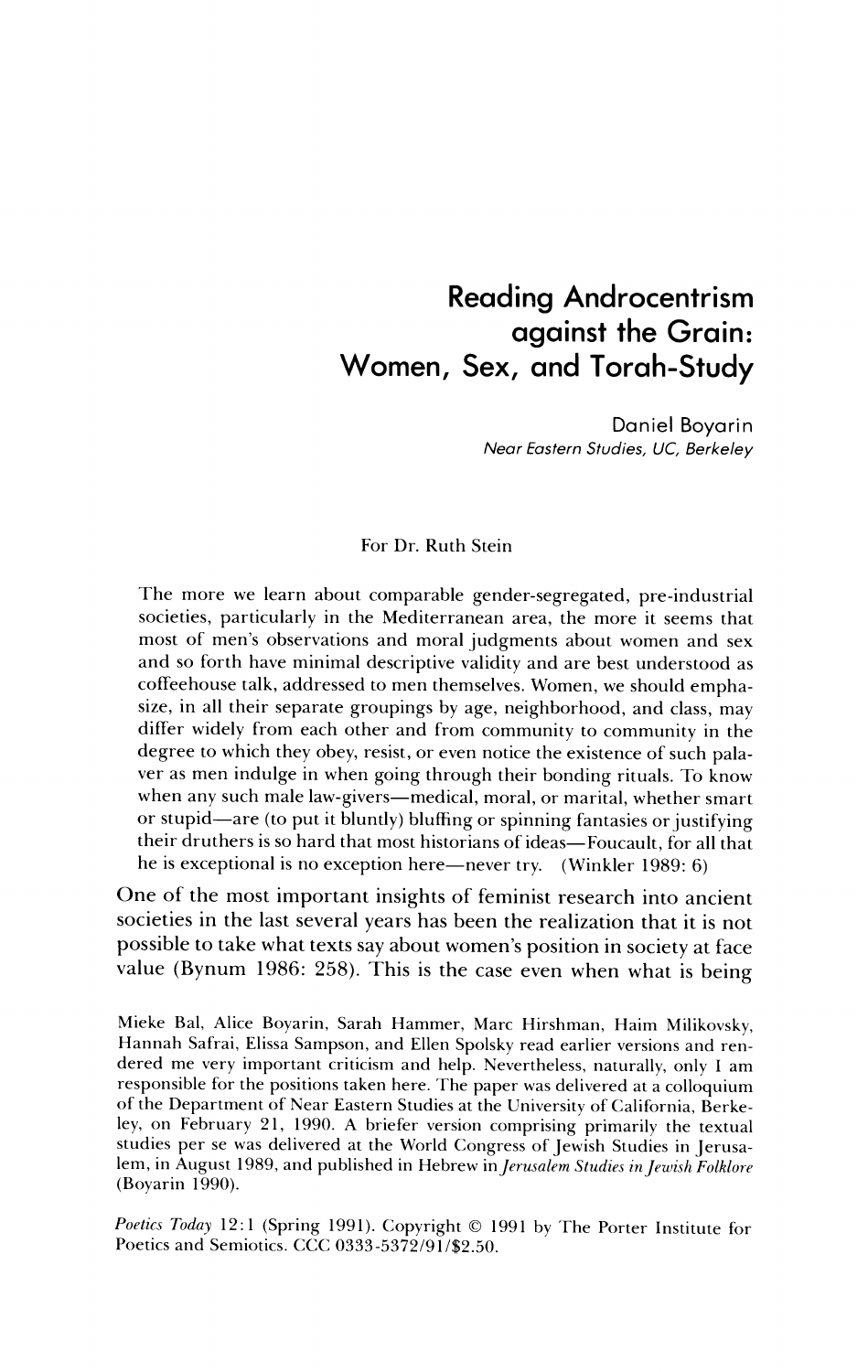**said seems negative and unflattering to the society from our point of view-for example, when the texts deny to women any power in the social or cultural structure. In such cases, reading only the misogyny or androcentrism of the texts can itself be a misogynistic gesture, for it leads us to negate the possibility that women had in fact a much more active, creative role than the texts would have us believe. In assessing, then, both women's history and the history of men's attitudes towards sex and gender, it is important to test what the dominant texts say in their dominant voices against discordant or counter-normative voices within the texts, as well as against other types of texts, such as inscriptions and the like, which provide other perspectives.** 

**Classical talmudic Judaism 1 denies women access to the most valued practice of the culture, the study of Torah.2 The significance of this exclusion has been discussed by many scholars, most recently by Peter Brown in his monumental work, The Body and Society: Men, Women and Sexual Renunciation in Early Christianity (1988: 118 and esp. 145). However, it has been much less recognized that there are voices within the texts that oppose this exclusion. It is a measure of Brown's sophistication as a scholar that he warns:** 

**The reader must always bear in mind the composite nature of any overall presentation of Judaism, drawn as it is largely from the Palestinian and Babylonian Talmud-that is, from writings of widely differing periods and regions. Such sources may serve to delineate certain general horizons and to emphasize certain options taken among the rabbis of Palestine and Babylonia in the course of the late antique period; but they can be used only with great caution. (Brown 1988: 35 n. 7)** 

**1. This designation indicates two things: first, that I am speaking here of the Judaism of the talmudic period-the first six centuries of the Common Era; and secondly, that I am referring to the variety of Judaism that produced the talmudic texts, that is, not the Alexandrian Judaism of Philo or other Palestinian sects or early Jewish Christianity, all of which are very different from each other on precisely the issues treated here.** 

**2. This formulation already points up the paradoxicality of my very inquiry here by the assumption it makes that Judaism is "male" and can deny or impart to women some "privilege." When I presented this paper at the University of California, Berkeley, a question was raised as to the historical significance of this evidence from the point of view of feminist historiography. In brief, the question was, Why should we assume that the learning of Torah and indeed the entire authority structure of rabbinic Judaism was relevant to women, then or now? Perhaps a feminist historiography must reconstruct entirely different models of Jewish piety in order to be meaningful at all. The question is challenging and legitimate, but rather than make any attempt to address that issue here, I prefer to present my analysis of the texts and leave the question of its significance for feminist practice to another essay. Here I will say only that this does not seem to be entirely different from the question of ecriture feminine.**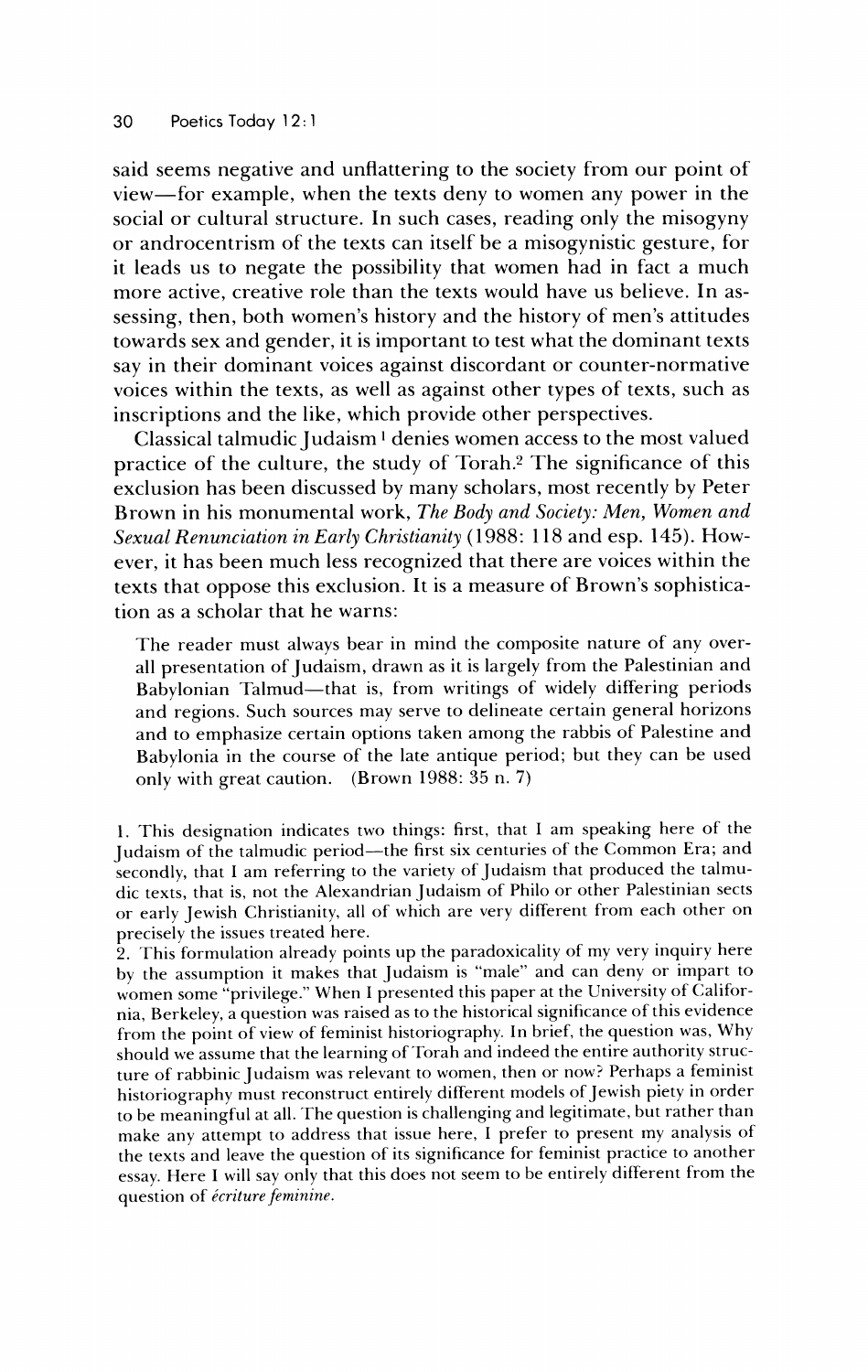**At the same time it must be emphasized that much more can be made of the talmudic texts on these issues than has been done until now. By careful, symptomatic reading of the Talmuds and cognate texts, the traces of more than one ideological strain can be teased out precisely on this vitally important issue. An underlying assumption upon which this essay will be based is that the amount of energy which a culture expends in order to suppress or marginalize an ideological voice forms a reliable index to the effectiveness of that voice as posing a threat to the hegemonic practices of that culture.3 My major contention is that there was a significant difference between the Babylonian and Palestinian Talmuds with regard to the empowering (or disempowering) of women to study Torah. Both in the Palestinian and in the Babylonian text the dominant discourse suppressed women's voices in the House of Study. These texts, however, provide evidence that in Palestine a dissident voice was tolerated, while in Babylonia this issue seems to have been so threatening that even a minority voice had to be entirely expunged. It must be emphasized, however, that this evidence alone is not self-interpreting because the suppression of this voice in Babylonia could mean two opposite things: either that women never**  had access to the study of Torah there, or, alternatively-that women **often studied Torah in Babylonia, and that this was the source of the panicky reaction shown by the text.** 

**A word should be said about the Palestinian and Babylonian Talmuds at this point. Ostensibly commentary on the Mishna (redacted Palestine 2d century of the Common Era), they are more like encyclopediae of Jewish culture in the time and place of its production. These texts are multigeneric; we find in them legal commentary, parody and satire, descriptions and prescriptions for medical and magical praxis, and legendary history. Moreover, they comprise materials which were transmitted orally for hundreds of years, and between Palestine and Babylonia and the reverse, finally to be edited into two Talmuds (the Palestinian in the fourth century and the Babylonian in the sixth), and even then the editing was multivocalic. My hope is that the very dialogism and diffusion of authority within the talmudic texts (even though that authority is exclusively male) will provide not only evidence of the hegemonic discourse but also symptoms of dissident voices and realities within the society that impart to women the power of speech in Torah-learning.** 

**Three texts will be read in search of the symptoms of oppositional discourse in Palestinian culture and of its suppression in Babylonia.** 

**<sup>3.</sup> I do not have to travel too far in my "real world" to find evidence for this assumption.**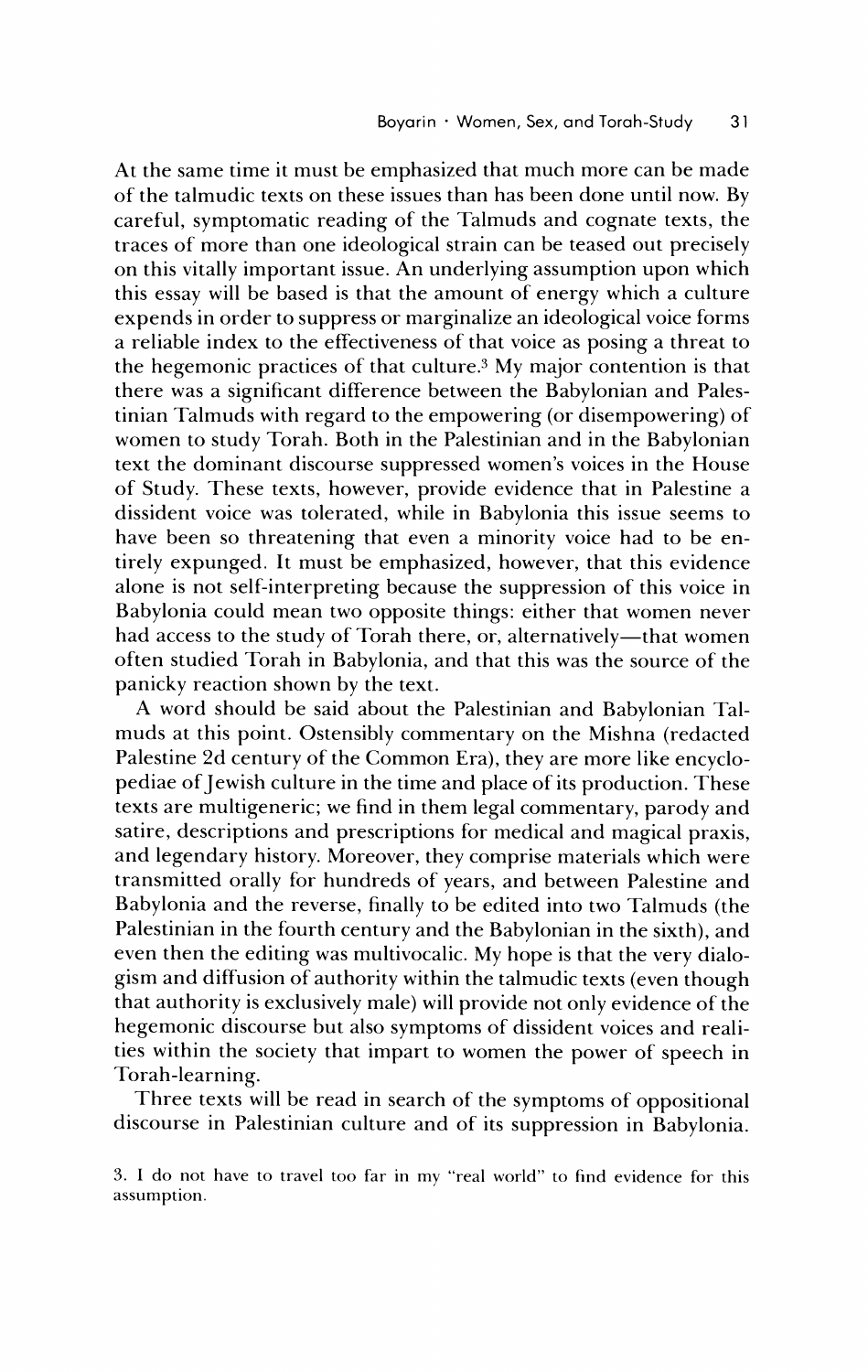**Each text belongs to an entirely different literary genre, but they all point in the same direction. In the first section, halakhic (ritual law) texts and their differing versions in the Palestinian and Babylonian Talmuds will be interpreted, and the second section will focus on a clearly fictional narrative recounting the terrible end of a historical female scholar, the legendary figure Beruriah.** 

# **I. Ritual Texts**

**The first ritual text is a passage in which, counter to the hegemonic view, a prominent rabbi, Ben-Azzai, holds that it is a religious obligation for a father [!] to teach his daughter Torah. We are fortunate in having the legal-hermeneutic responses to this text of two, closely related cultures, as both the Palestinian and Babylonian Talmuds have interpreted it. The claim that I wish to make is that looking at the differences between the techniques with which each culture rejects Ben-Azzai's view can teach us something about the differential threat that it posed to the social practices of the two Jewish cultures. My main point will be that, while only ambivalently feminist from our point of view, the way that this text is nullified in the Babylonian Talmud is symptomatic of how great a threat it was perceived to be in that culture. The Palestinian tradition, in contrast, seems much more sanguine about the possibility that there could be women among talmudic and Torah scholars.** 

**Interestingly enough, the context of Ben-Azzai's statement is the discussion in the Mishna of the ordeal of the "errant wife." The biblical text, which is found in Numbers 5:11-31, deals with the case of a man who has become jealous of his wife, believing that she has had sexual relations with another. An elaborate ritual ordeal is prescribed, during which the woman drinks water into which this very passage of the Torah has been literally dissolved. If she is innocent, nothing happens, and she is rewarded liberally by God. If she is guilty, however, appalling physical consequences ensue (also from God) from her drinking of these bitter waters.** 

**The Mishna, in accordance with its general practice, goes into great and very specific detail to prescribe the conditions under which the ritual is to be performed and its effects. Immediately after indicating what happens to the guilty woman upon imbibing the water, the text says:** 

**If she had merit, her merit will mitigate [the punishment] for her.** 

**On this basis Ben-Azzai said, "A man is obligated to teach his daughter Torah, so that if she drinks [the bitter water], she will know-for merit mitigates."**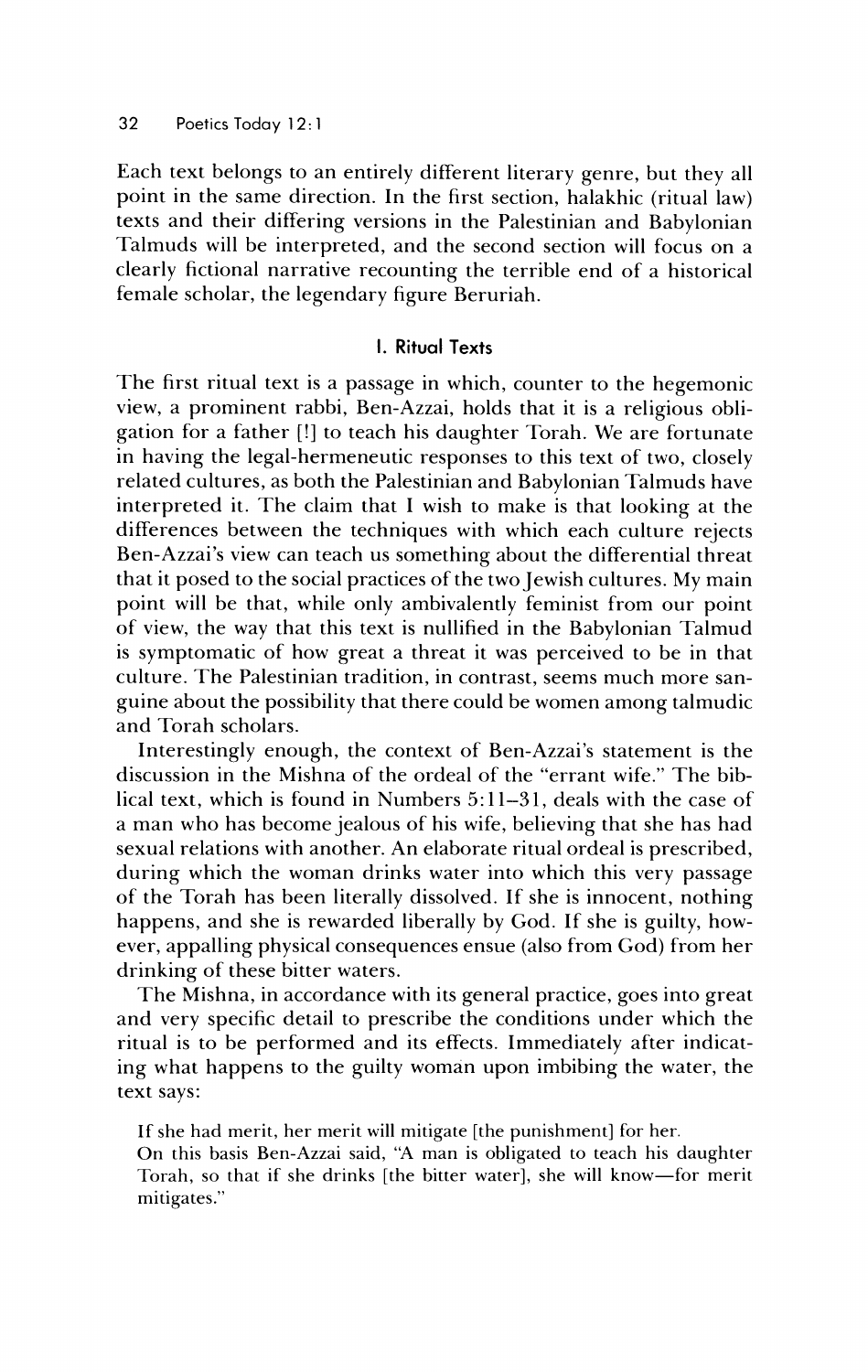**Rabbi Eliezer says, "Anyone who teaches his daughter Torah, teaches her lasciviousness."4 (Mishna Sotah, chapter 3, paragraph 4)** 

**The two Talmuds offer directly opposed interpretations of this text. The Palestinian reading is that the merit which mitigates the punishment is the merit of having studied Torah, and therefore, a father who wishes to protect his daughter should teach her Torah. The Babylonian Talmud, however, although not directly interpreting Ben-Azzai, manages to imply that, according to him, all the father is intended to teach his daughter is the very fact that merit mitigates.5 The reason that such teaching should be important, and indeed why Ben-Azzai should phrase such a limited teaching as "teaching Torah," are questions left unanswered. Moreover, according to that reading, the merit which mitigates is not the merit of knowing Torah but some other merit entirely. According to the Palestinian reading, in contrast, the knowledge that the daughter should have of Torah is in no way restricted to issues having to do with the ritual of the errant wife, and it is the very merit of having studied Torah which stands in her favor. This view would lead then to a practice in which women would have studied** 

**4. For this as the correct reading, see Epstein (1964: 536). The word which I have translated here as "lasciviousness," tifluth, means literally "childish things" or "foolishness," as we find in the midrash Bamidbar Rabbah 4:20, where we are told of a child who speaks tifluth during prayer, to which his father answers, "What shall I do? He is a child and he plays!" However, it is a frequent euphemism for lasciviousness, as we can see clearly from the following text: "To bring Vashti the Queen before the King in her royal crown" [Esther 1:12]. Rabbi Aibo said, "It is the atonement of Israel that when they eat and drink and are merry, they bless and sing the praises of God; when the nations of the world eat and drink they deal in matters of tifluth: One says Medean women are beautiful, and the other says, Persian women are beautiful. That fool (Ahashuerosh) said to them, 'the vessel that I use is neither Medean nor Persian but Chaldean! Do you wish to see her?' They said, 'Yes, on condition that she is naked'" [Esther Rabbah 3:13]. In this misogynistic context (actually one quite hostile to the King's misogyny-but on this at another time and place), it is quite clear that tifluth has the sense of lasciviousness, and see also Tanhuma Exodus 28, which says that "all kisses are of tifluth, except for the kiss of parting, the kiss of honoring and the kiss of meeting." Finally, the very context of our Mishna supports this interpretation, for the continuation is Rabbi Yehoshua's claim that a woman "prefers one measure of food with tifluth to nine measures with sexual abstinence," i.e., a poor but lusty husband is preferable. Incidentally, the context of Rabbi Yehoshua's statement suggests that the term is not even being used pejoratively by him, but this needs further investigation. See also Epstein (1964: 670).** 

**5. In all candor it must be admitted that this is the simplest translation of the text as well, for it is read most easily as, "she will know that merit mitigates." However, as I claim above, this makes the statement practically incoherent, and the Hebrew can be read as I have translated it, which certainly seems to be the Palestinian understanding.**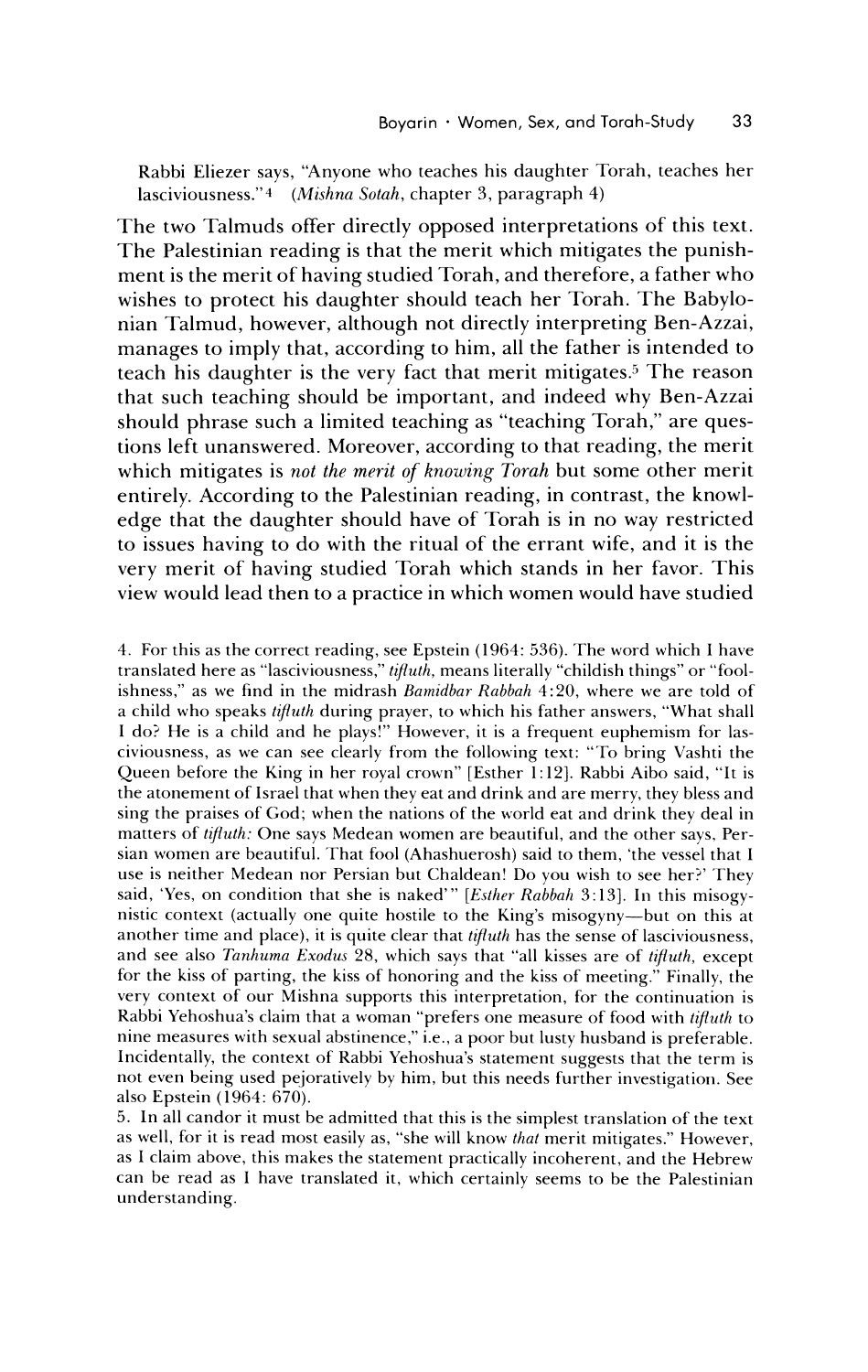**Torah no less than men, for in a situation in which merit is required, the more the better. Since the rabbinic discourse had enormous normative force in Jewish culture, such an interpretation would have had quite radical implications for the status of women in a society where the study of Torah was the most valued of all practices. It leads to a construction of gender in which the roles of the sexes in symbolic life are not nearly as sharply differentiated as they have been in all traditional Mediterranean societies, including Judaism.** 

Not entirely surprisingly, it was Rabbi Eliezer's view—the antithe**sis of Ben-Azzai's-which became the accepted religious law.6 What is more surprising is that Ben-Azzai's pronouncement was simply interpreted out of existence in the Babylonian Talmud. The Talmud signals its intention to do away with Ben-Azzai's view by the following, rather dramatic, means. It begins by quoting the entire passage of the Mishna as a lemma for interpretation (which I, like the Talmud, will cite again):** 

**Mishna: Ben-Azzai said, "A man is obligated to teach his daughter Torah, so that if she drinks [the bitter water], she will know-for merit mitigates." Rabbi Eliezer says, "Anyone who teaches his daughter Torah, teaches her lasciviousness."** 

**The Babylonian Talmud thus cites both views of the Mishna; however, at this point, the Talmud says nothing at all about Ben-Azzai and skips right ahead to interpreting Rabbi Eliezer's claim that one who teaches his daughter teaches her sexual impropriety:** 

**Talmud: Does it indeed mean lasciviousness?! No, [he said that] it is as if he had taught her lasciviousness.** 

**I will return to the Talmud's interpretation of R. Eliezer's view below, but for the moment what concerns me is the treatment of Ben-Azzai. That is to say, what we have here is a quotation of the two opposing views as a text for interpretation, but the Talmud's interpretive discourse banishes Ben-Azzai, with a ban as severe as an excommunication, by simply ignoring his statement entirely and beginning immediately to interpret R. Eliezer. Modern scholarship repeats the gesture of the Talmud, when Brown also "erases" Ben-Azzai's view:** 

**In Judaism, rabbis were remembered to have declared that women had no place in the intense and intimate atmosphere in which male students studied the Law: to teach Torah to one's daughter was tantamount to teaching her immorality. (1988: 118)** 

**6. That is, it is the view which was accepted by the Babylonian Talmud, and thus became the regnant position in later Judaism where the Babylonian tradition was absolutely dominant. For the ambiguous position of the Palestinian Talmud on this issue, see below.**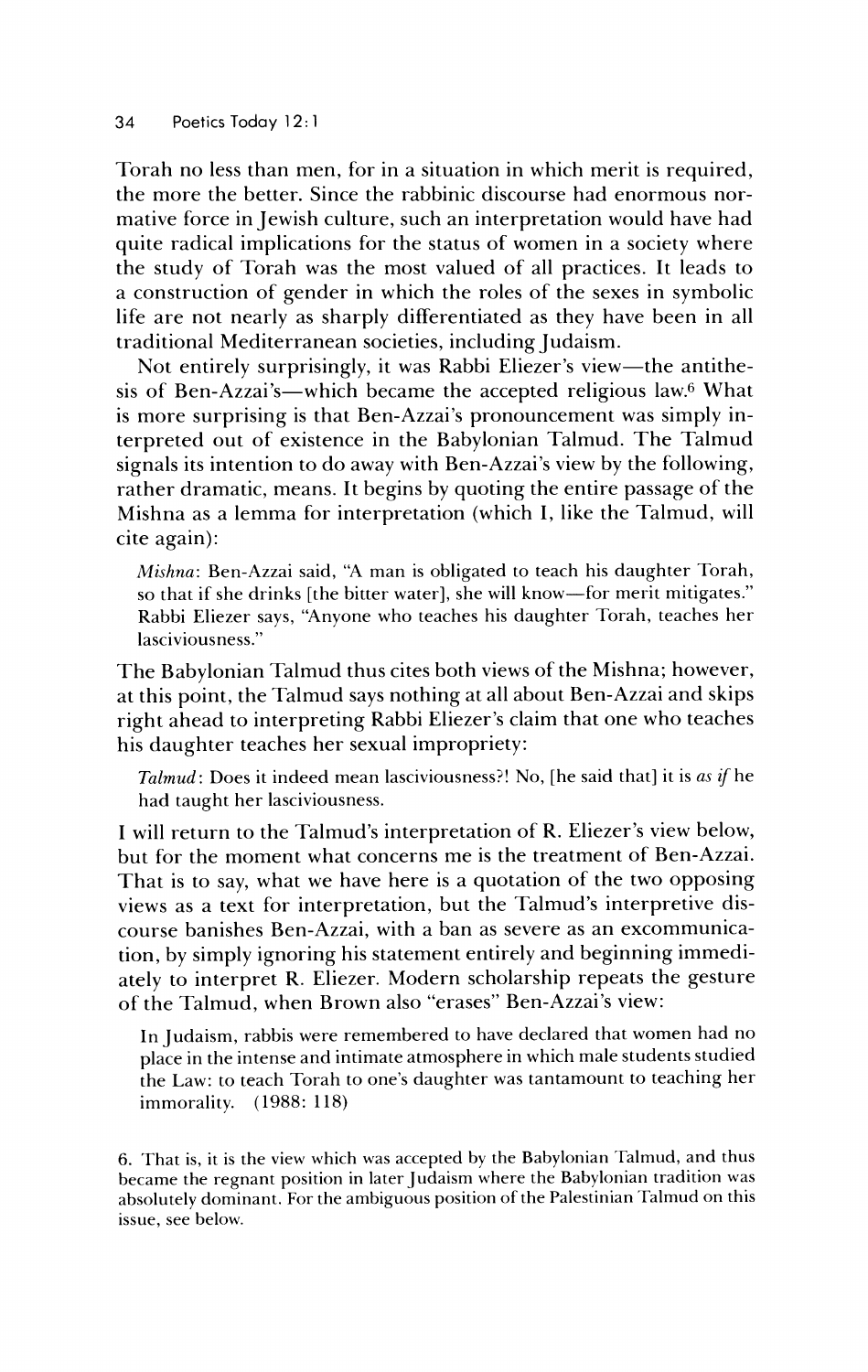**The first bicolon is undoubtedly generally correct; the second only correct for a certain strain within the culture-hegemonic, to be sure, but not unchallenged by an internal oppositional discourse. The contemporary scholar, rather than criticizing the ideological imposition of the redactorial level of the text, thus inadvertently reiterates it and reinforces the silencing of Ben-Azzai's voice that the Babylonian editor performs.7** 

**Moreover, when the Babylonian Talmud does discuss the issue of what merit it is that mitigates the woman's punishment, the possibility that it is the merit of the study of the Torah is discarded out of handin spite of the fact that the most plausible reading of Ben-Azzai is that he claims it is precisely this merit which is effective here. Thus we find the Talmud saying:** 

**Mishna: If she had merit, her merit will mitigate [the punishment] for her. Talmud: What sort of merit? Perhaps we will say, the merit of the study of Torah, but she is not commanded to do so! So it must mean the merit of [performing] commandments. The merit of commandments can hardly protect to such an extent, for we have learned, so did Rabbi Menahem the son of Yossi expound: "For a commandment is a candle and the Torah is a light [Proverbs 6:23]." Scripture compared the commandment to a candle and the Torah to a light, to say to you, just as a candle only protects for an hour, so does the commandment only protect for an hour (i.e., while it is actually being performed), but as light protects forever, so does the Torah protect forever....** 

**Ravina said: Indeed it is the merit of Torah, and as for what you said that**  she is not commanded to do so—indeed, she is not commanded, but by the **merit of her taking her sons to study Torah and Mishna and waiting for her husband to come home from the study house [she is protected].8** 

**The Talmud here is quite clearly setting out its hierarchy of values. In spite of the fact that within the culture of the Rabbis, it is the study of Torah which is the most highly valued of all practices, the Babylonian Talmud refuses to interpret Ben-Azzai's discourse as saying that a man should teach his daughter Torah, for the merit of having** 

**8. For another possibility for interpreting this last phrase, see below. It is this kind of text which provides the evidence for Judith Plaskow's statement, "Women are objects of the law but neither its creators nor agents. Halakhot concerning the religious sphere assume a world in which women are 'enablers'. Women create the preconditions for men and male children to worship and study Torah, but women cannot do these things themselves without becoming less effective in their relational role" (Plaskow 1990: 63).** 

**<sup>7.</sup> I wish again to emphasize Brown's modesty in his treatment of Judaism and his invitation to specialists to correct his work on this subject. (See conclusion of my paper.) Another work of scholarship, which, to my mind, too uncritically reproduces the dominant ideology of the texts without examining the oppositional discourses within them, is Archer (1983). This article is otherwise quite useful.**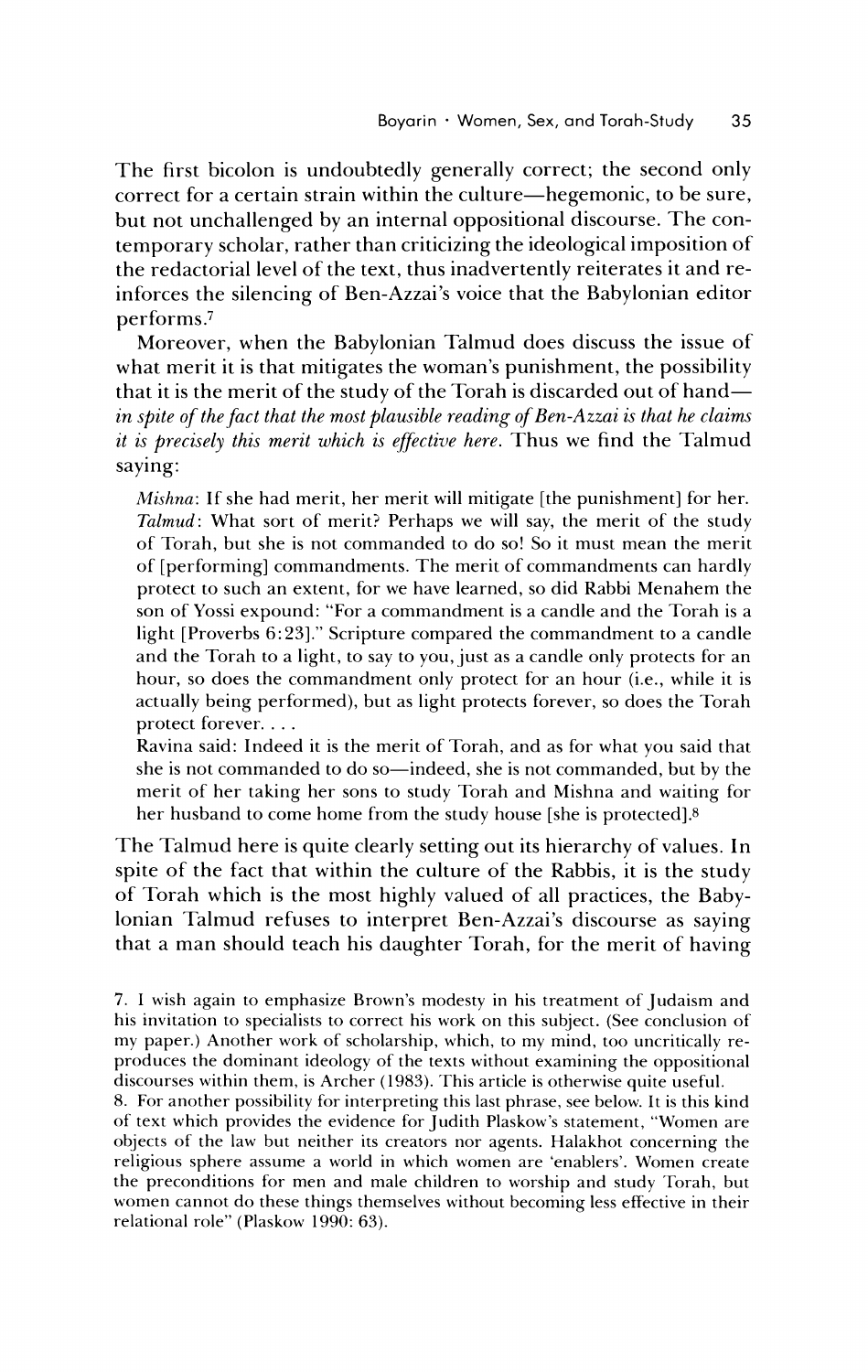**studied will protect her in her moment of trial. Had they taken this simple path, the entire effort to find an interpretation for the merit which mitigates would have been obviated. However, clearly they have interpreted him to mean that a man should teach his daughter only so much Torah as will enable her to know that, upon drinking the Bitter Water, performance of commandments will protect her. The upshot of this Talmud's refusal to entertain a simple reading of Ben-Azzai forces it ultimately into displacing the merit of the daughter entirely from her own study of Torah to that merit accrued from supporting her husband and male children in their study.9** 

**Now, it is very important to note that even had the Talmud adopted the path of reading Ben-Azzai in accordance with the interpretation I have suggested, this would not have obligated the talmudic rabbis to adopt his view. The alternative view of R. Eliezer is there for the taking, and there was, furthermore, ample support for such an antithetical position in other authoritative texts. The move of interpreting a passage and then rejecting its authority for religious law is, moreover, a very common one in the Talmuds. The Palestinian Talmud, in its treatment of this Mishna, follows exactly this "normal" talmudic practice:** 

**Mishna: Ben-Azzai said, "A man is obligated to teach his daughter Torah, so that if she drinks [the bitter water], she will know-for merit mitigates."** 

**In contrast to the Babylonian, the Palestinian Talmud comments directly on Ben-Azzai:** 

**Palestinian Talmud: R. El'azar Ben-Azariah's opinion contradicts Ben-Azzai, for it is taught that there was an incident in which R. Yohanan ben Broka and R. El'azar Hasma were on their way from Yavne to Lydda and they went to visit R. Yehoshua in Peki'in. He asked them what was innovated in the House of Study today? They answered, We are all your disciples and** 

**9. It should be emphasized that the Babylonian Talmud never directly addresses Ben-Azzai at all, and this is a major premise of my argument. One could argue, therefore, that the rabbis have interpreted Ben-Azzai to mean that there is merit for women in study of Torah and have rejected his view, and that it is only the authoritative position (of the first speaker in the Mishna) that "merit mitigates," which is being interpreted here to mean women's having no merit in the study of Torah. However, in discussing the view of the Mishna's first speaker here, namely, the one who asserts that "merit mitigates," the Talmud, by dismissing entirely the interpretive possibility that it is the merit of Torah which stands for the woman, only emphasizes all the more its total suppression of the dissident voice of Ben-Azzai. Even if one wishes to claim, therefore, that the Talmud, in interpreting the first speaker, is not making an explicit claim about Ben-Azzai's meaning, such a claim is implied in the total silence which the Talmud maintains on Ben-Azzai as dissenting from this first speaker. Either the rabbis are ignoring his dissent or they are assimilating him to their interpretation of that first speaker; either way his voice is effectively nullified.**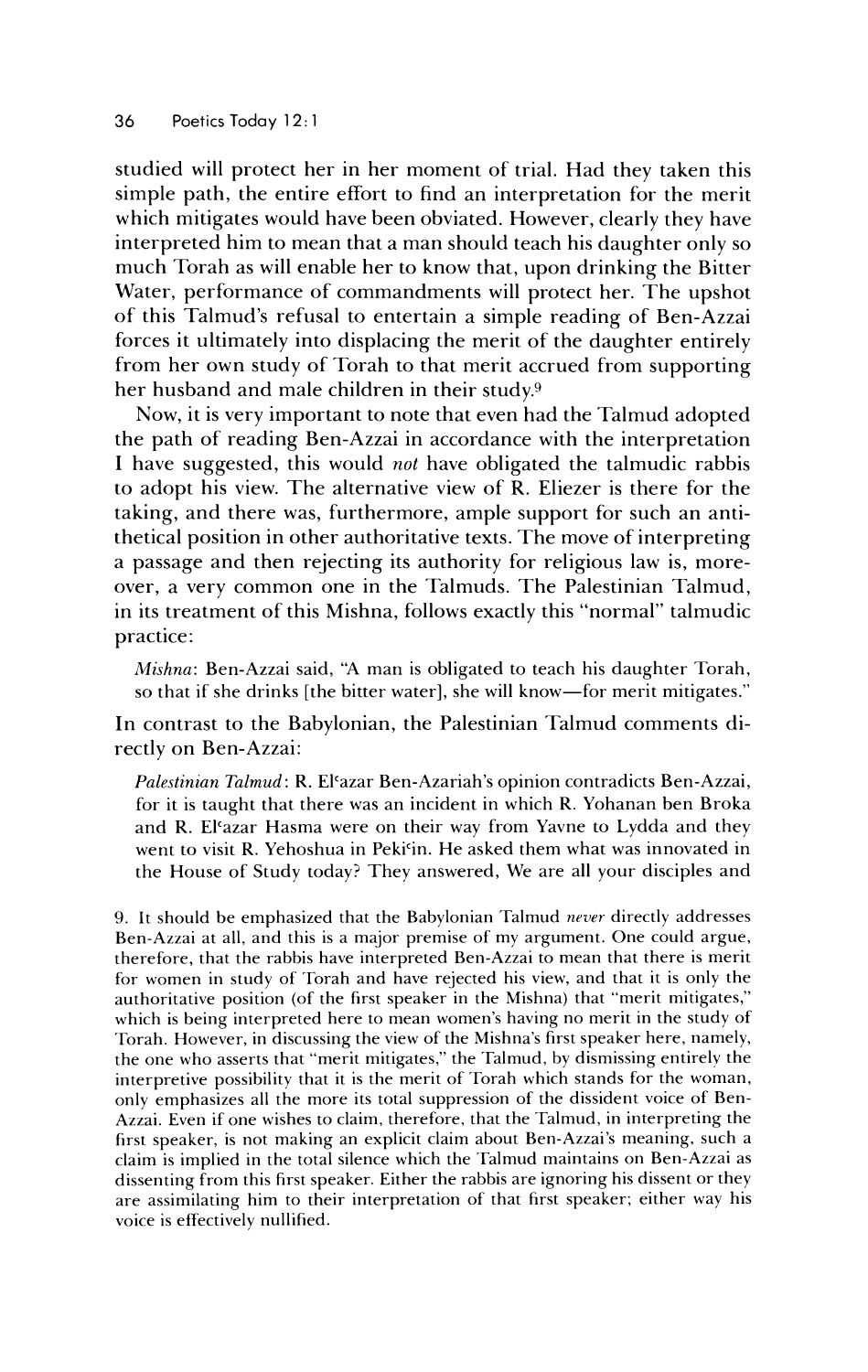**we drink your water. He said to them, for all that, it is impossible that there was nothing new said in the House of Study. Who gave the discourse today? R. El'azar Ben-Azariah. And what was his text? "Convoke the nation, the men, the women and the children" [Deut. 31:12]. And what did he say about it? 'Since the men come to study and the women to hear, for what do the children come? Indeed to provide reward for those that carry them.' Said R. Yehoshua, the generation that has R. El'azar Ben-Azariah in it is not an orphan!** 

**Ben-Azzai's view is contradicted here by showing that a strongly authoritative counterview has been expressed. R. Elcazar Ben-Azariah has stated that the only reason that women are obligated to come to the grand convocation for reading the Torah, which takes place once in seven years, is merely to hear the Torah being read and not to study it, as do their husbands. It is clear, therefore, that his opinion is the opposite of Ben-Azzai's, and no merit accrues to women for the study of Torah. By citing this authoritative position and stating that it runs counter to Ben-Azzai's, the Palestinian Talmud has effectively rejected Ben-Azzai's position as normative religious law.10** 

**The dialectical move here is, as I have said, a very common one in both Talmuds. The view of Ben-Azzai has been rejected but, at the same time, interpreted quite straightforwardly, namely, that the father should teach Torah to his daughter because the merit she accrues by studying would be a defense for her. Indeed, were this not their understanding of Ben-Azzai, the objection from the discourse of R. El'azar Ben-Azariah would not be cogent at all, for it is dependent precisely on showing that the latter rabbi held that there is no reward for women in the study of Torah, but that they only come to hear it.** 

**According to the Babylonian interpretation, even Ben-Azzai had not claimed any merit for women in the study of Torah itself, and therefore, R. El'azar's words implying the same point could not be used to refute him. Ben-Azzai is thus, in the Palestinian text, neutralized as a normative determination but not as a counter-normative ideological voice." This dialectical move was equally available to the Babylonian** 

**10. See next note, however.** 

**11. Cf. Simha Friedman (1983), who reads in the exactly opposite way, namely, that the Palestinian Talmud is more extreme in its rejection of Ben-Azzai because it cites another counter-authority. This "normal" talmudic dialectical move is precisely the basis for my reading because, by countering it in that way, the Palestinian Talmud is accepting Ben-Azzai's statement into the universe of its discourse, while the Babylonian Talmud resists this move. The normalcy with which the Palestinian Talmud regards Ben-Azzai's position is also marked by the fact that, in the parallel passage of the Mishna where R. El'azar Ben-Azariah is cited, that Talmud casually remarks that Ben-Azzai disagrees with him, in perfect parallelism to its observation here that Ben-Azariah disagrees with Ben-Azzai [Palestinian Talmud ad Hagiga 1:1]. We see, once more, that while the Palestinian Talmud does not accept Ben-**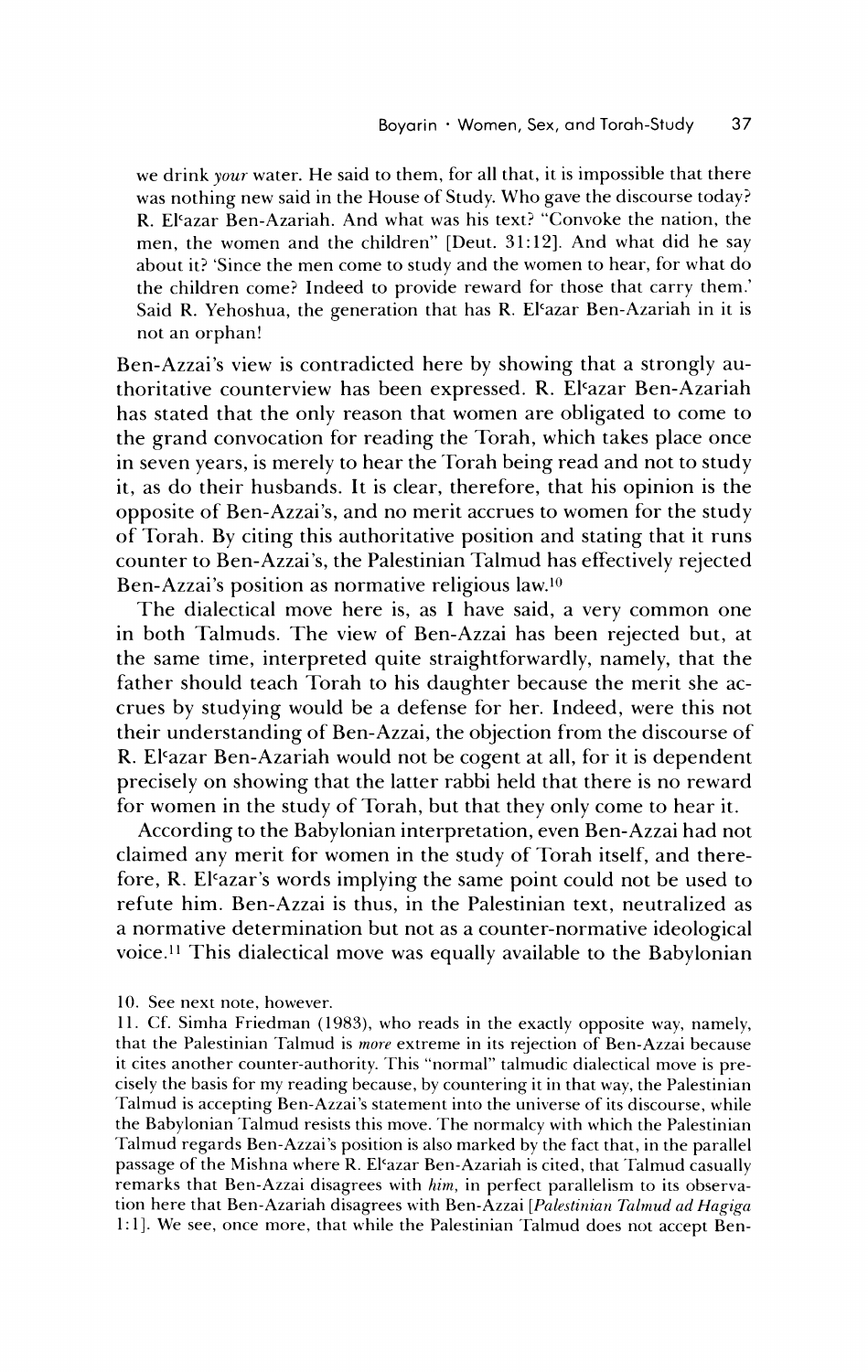**rabbis, and indeed they have adopted this style in myriad other cases. The move which the Babylonian Talmud does make here is so much more radical in its rejection of Ben-Azzai, for it does not even allow the meaning of his statement to stand, not even as a rejected minority opinion. It thus erases his voice entirely.** 

**The interpretation current in the Palestinian text and consistent with the simple meaning of Ben-Azzai's language allows us to understand R. Eliezer simply as well. It is precisely the logic of Ben-Azzai's position which he refutes. He agrees, according to this interpretation, that there is merit for women in the study of Torah, but he considers this an undesirable effect. While Ben-Azzai clearly considers protection of the daughter the supreme value, Rabbi Eliezer considers protection of the integrity of the Torah's test to be paramount. The knowledge that Torah protects, together with the knowledge of Torah which would constitute this protection, would remove a major obstacle in the way of her temptation into licentiousness, for she would no longer be afraid of the discovery of her sin and its punishment via the water ordeal.12 On this interpretation, R. Eliezer is a quite straightforward and logical antithesis to Ben-Azzai. The Babylonian Talmud, by refusing to entertain the simplest interpretation of Ben-Azzai, is forced then into rather fantastic interpretations of R. Eliezer, such as the following:** 

**Said R. Abbahu: What is the reason for the statement of R. Eliezer? As it is written,"I am Wisdom, I dwelt with guile [and knowledge will find in-**

**Azzai's position as normative, neither does it find it so shocking that it has to be suppressed. Indeed, it would not be inconceivable to find someone who only had the Palestinian Talmud as a normative source deciding in favor of the view of Ben-Azzai. It should be remembered that, according to the Talmud, the very reason for the Mishna's citing rejected and minority opinions is to make them available for future authorities who could see reasons to revive them. To be sure, the Palestinian Talmud relates a story indicating how extreme a misogynist R. Eliezer was, but that hardly constitutes an argument for general approbation of his position since in that story even his son is astonished at his behavior, and R. Eliezer is typically regarded as an heterodox and extreme personality. For this reason, Brown's repeated citation of exactly this figure (1988: 118, 145) by no means constitutes an adequate description of rabbinic culture as a whole. Friedman's article is important for its documentation of late medieval and modern rabbinic authorities who ruled in favor of teaching Torah to women.** 

**<sup>12.</sup> This is the interpretation of R. Eliezer's view accepted by R. Israel Danzig. It is, moreover, consistent with the view of another Rabbi, R. Shim'on, who says that it is impossible to argue that merit mitigates because then one would have vitiated the ordeal's validity as a chastity test entirely. Ben-Azzai is simply portrayed as more concerned with the fate of the girl than with the certainty of the test. In another portion of my present research, I plan to treat Ben-Azzai's complicated relations to women and marriage.**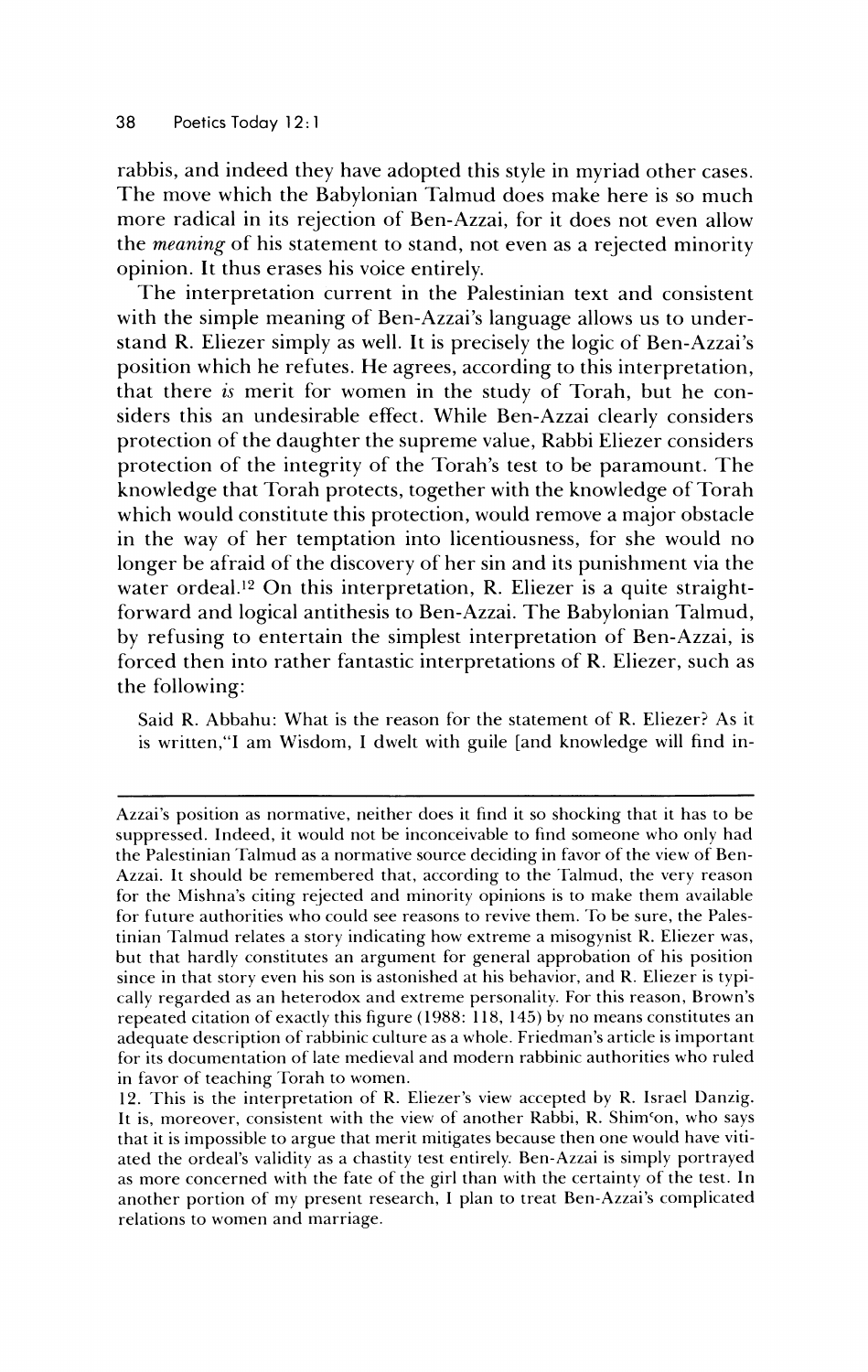**trigues13 [Proverbs 8:12]." As soon as wisdom has entered a man [!], with it has entered guile.** 

**Thus the interpretation of R. Eliezer promoted by the Babylonian Talmud 14 has the study of Torah as a direct cause of lasciviousness in women. I submit that this is a much less plausible construction of R. Eliezer than the one I have proposed above, for, while the one I have given makes R. Eliezer a logical response to Ben-Azzai's argument, this one renders his remark only tangentially relevant to that claim. Moreover, it is a two-edged sword, for if the point of his observation is indeed that the study of Torah leads in general to negative moral effects, then why only in women? Indeed, Rabbi Abbahu's statement only emphasizes this paradox, as my punctuation is meant to suggest. Everyone should be discouraged from the study of Torah-a consequence R. Eliezer certainly did not foresee for his discourse, nor one that R. Abbahu would have wanted to adopt either.** 

**It seems to me fairly well established, then, that the most straightforward way to read Ben-Azzai's discourse is the way that it was understood in the Palestinian Talmud. The fact, then, that any readings of this text which occur in the Babylonian Talmud and later universally adopt the other interpretation is evidence for an effort (conscious or otherwise) to entirely expunge the radical implications of Ben-Azzai's opinion; and this in a tradition which is quite unembarrassed generally-indeed enthusiastic-about the existence of opinions dissenting from the accepted practice.** 

**As an explanation for this phenomenon, I wish to suggest that Ben-Azzai's utterance, while given in a context which is for us ambivalent from a feminist standpoint, was perceived from within the Babylonian Jewish culture as being "feminist" dynamite, a line of thought that would have been explosive for the structure of gender roles in the society and, therefore, could not even have been allowed existence as a rejected minority opinion. The ease, on the other hand, with which the Palestinian Talmud regards Ben-Azzai's view, even while probably not accepting it as authoritative,15 may be taken as probative evidence that a woman's studying Torah was a less threatening circumstance in the culture that produced that document.** 

**15. But see note 11, above.** 

**<sup>13.</sup> The word for "intrigues" in the biblical text, mezimot, is generally used in talmudic discourse to refer to sexual transgression. I believe that this association may be underlying R. Abbahu's citation of this verse in a context where sexual license is the issue at hand.** 

**<sup>14.</sup> Paradoxically, R. Abbahu himself is Palestinian, but that does not matter here since I am arguing for the ideological positions manifested by the editors of the two Talmuds, and it is in Babylonia that his view was preserved and transmitted, while in the Palestinian text it is ignored.**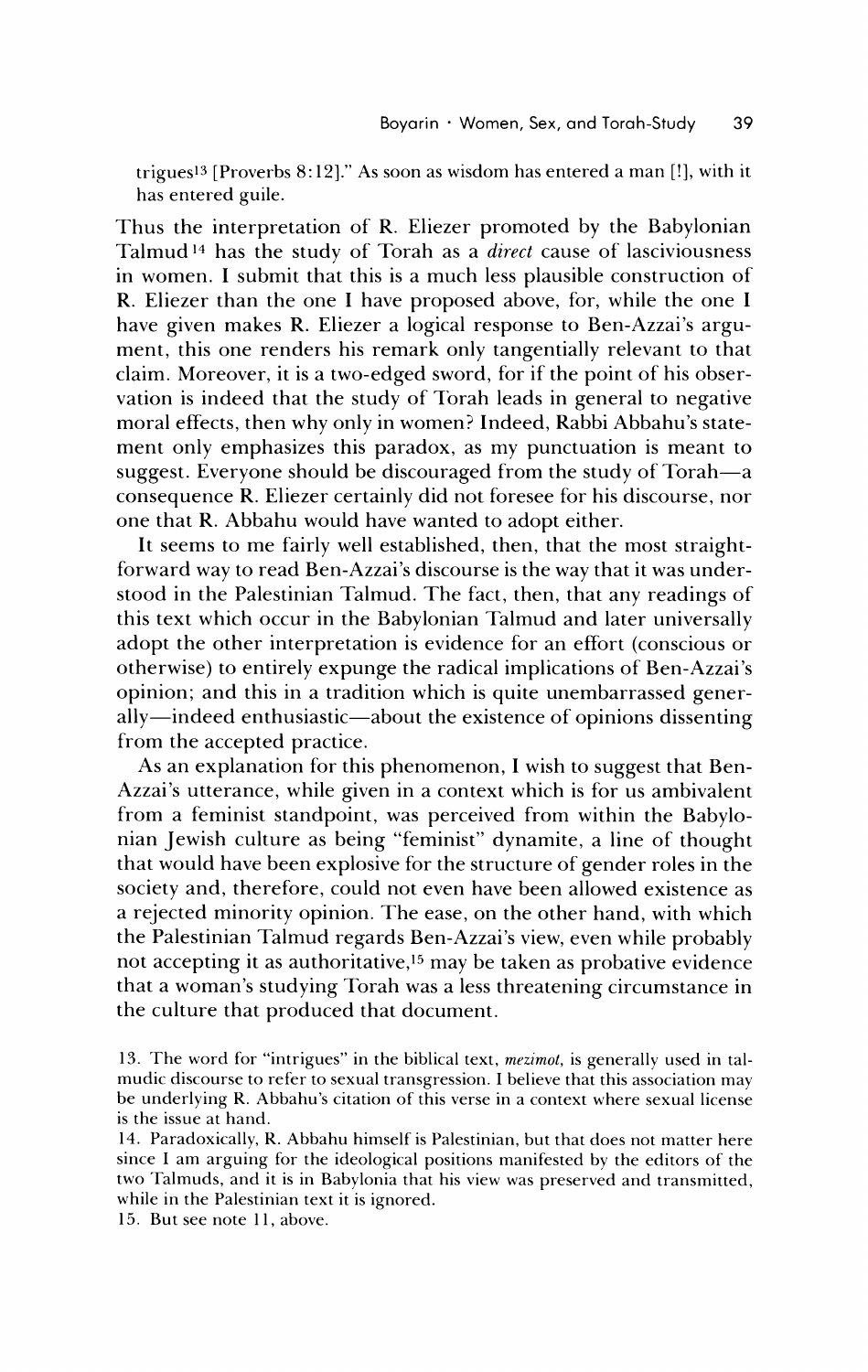**The Tosefta, a major Palestinian text of the ritual law (redacted slightly later than the Mishna), speaking history inadvertently, provides us with further strong support for the suggestion that there was a fundamental difference between Palestine and Babylonia with regard to the issue of women's studying Torah. The Tosefta explicitly avers that "gonorrheics, menstruants and parturants are permitted to read the Torah, to study Mishna, midrash, religious law and aggada, but men who have had a seminal emission may not."16 R. Eliezer Waldenberg, an important living rabbinical authority, observes that this text takes it as a matter of course that it is permitted for women to study all of these branches of Torah, and the only issue dealt with is whether they are permitted to do so in certain physical situations (Waldenberg n.d.: ch. 3).17 The Palestinian Talmud quotes this passage from the Tosefta in its original form.18 The question raised by Waldenberg is, given that this is so, how is it that the later religious law forbids the study of Torah for women? His answer is that this Palestinian source follows Ben-Azzai's view, while the Babylonian Talmud follows R. Eliezer's. As support for this connection, he cites the Babylonian Talmud's version of this very Tosefta, which reads, "Gonorrheics and lepers and those who have had intercourse with menstruants are permitted to study Torah, etc." 19 He argues that the Palestinian source has actually been rewritten in its passage to Babylonia, "since the [Babylonian Talmud] holds like R. Eliezer that it is entirely forbidden for women to study Torah and not like Ben-Azzai, it omitted the menstruants from that law and included only the men" (ibid.).** 

**As we shall see below, it is this very text, the Tosefta, which also cites a woman as an authority in religious law. The menstruants who can study Torah in Palestine undergo a sex change into men who have slept with menstruants in Babylonia. Once more we have evidence, therefore, that in Babylonia any voice dissenting from the stricture on the study of Torah by women was simply interpreted (or in this case, edited) out of existence. Having proposed this context, we can begin to read the legend of Beruriah, the female Torah sage, as part of a significant cultural practice.** 

## **II. The Legend of Beruriah**

**If we do entertain the notion that Athenian citizen-wives had at least certain kinds of informal power, we must also be clear that it was socially necessary**  for men not to acknowledge it—to deal with it at most indirectly through

- **16. Tosefta Berakhot, chapter 2, paragraph 12.**
- **17. I wish to thank Sarah Hammer for calling this responsum to my attention.**
- **18. Chapter 3, paragraph 4.**
- **19. Babylonian Talmud, Berakhot 22 folio a.**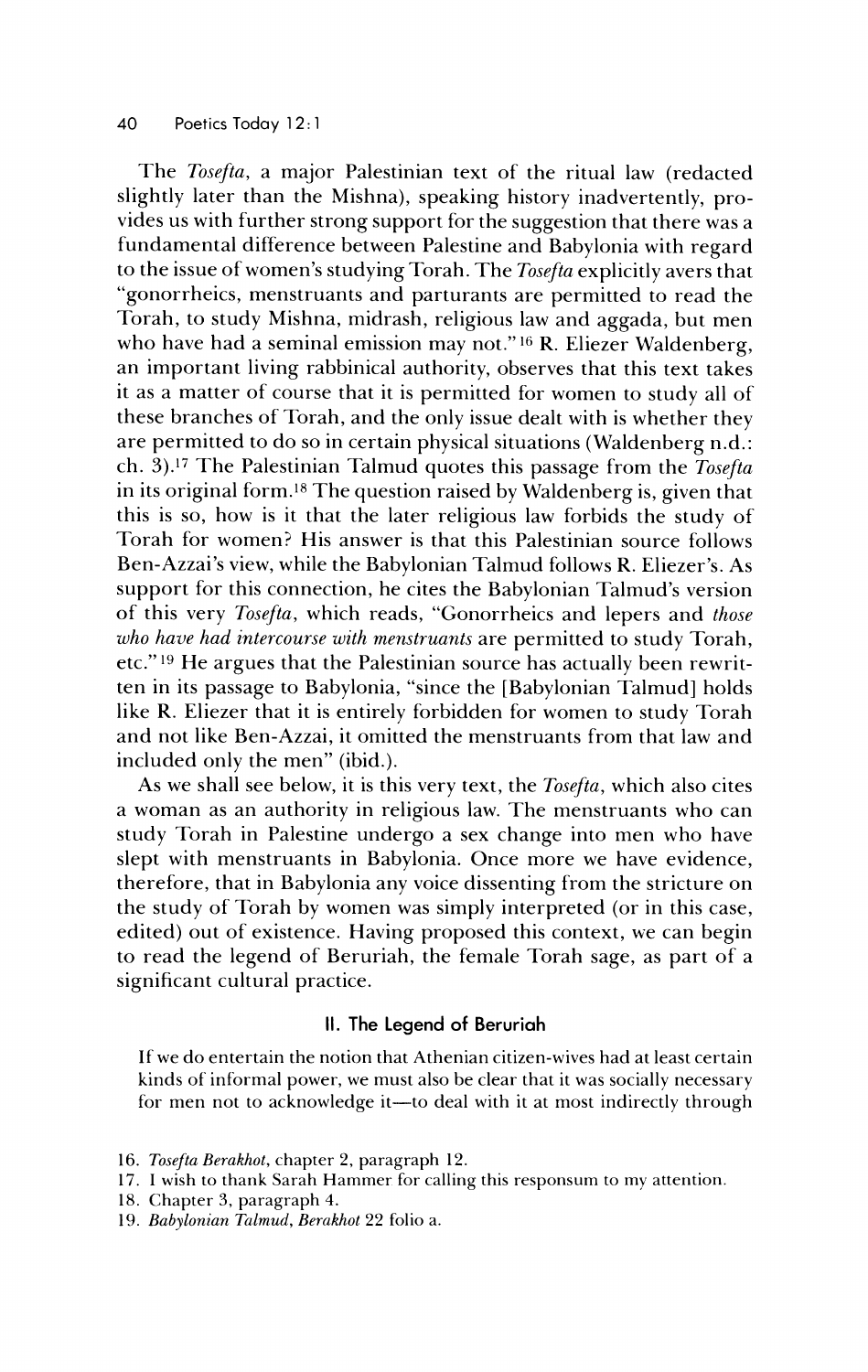**myths of Amazons and through their cultural fantasies of rebellious wives in tragedy or comedy. (Winkler 1989: 7)** 

**Running through the talmudic and midrashic literature are narratives about a very learned woman, generally called Beruriah, who is often portrayed as the wife of one of the greatest of the tannaitic sages, Rabbi Meir. In this section of my text, I propose to read this narrative complex as just such a "cultural fantasy" as Winkler has described, that is, an acknowledgment/denial of at least a certain kind of informal access to Torah study that women seem to have had, indeed precisely the kind described (and proscribed) in the previous section-studying with their fathers. Although we have no way of knowing whether or not such a woman actually existed, the stories about her are certainly significant in relaying some "reality" about the culture of the Talmuds.** 

**The Palestinian text of ritual law, the Tosefta, cites two cases in which a learned woman made a point regarding ritual purity which was accepted and approbated by the rabbis; once in her guise as anonymous daughter of R. Hanina:** 

**An oven . . . which was plastered in purity and became impure-from whence can it be purified? R. Halafta of Kefar Hananya said, "I asked Shim'on ben Hananyah who asked the son of R. Hananya ben Tradyon, and he said when they move it from its place. But his daughter said when they disassemble its parts. When this was told to R. Yehuda ben Babba, he said, "his daughter said better than his son." (Tosefta Kelim Babba Qamma 4:17)** 

**And once in the same text as Beruriah:** 

**A claustra-R. Tarfon declares it impure, but the sages declare it pure. And Beruriah says, one removes it from this door and hangs it on another. On the Sabbath these matters were related to R. Yehoshua. He said, "Beruriah said well." (Tosefta Kelim Babba Metzia 1:6)** 

**These texts, whatever else they may be, are certainly highly marked representations of a learned woman. That is to say, they are an acknowledgment of the structural possibility within the culture that a woman could achieve such knowledge of Torah as to be authoritatively cited in an important question of ritual practice. As such, they can be read as part of the same social force that Ben-Azzai and the Tosefta cited in the previous section represent-a counter-hegemonic voice that recognizes the reality of some women's intellectual and spiritual accomplishment.20** 

**20. Goodblatt argues two things with reference to these texts: one, that they do not constitute evidence for the identification of these two personalities (Goodblatt 1975: 77), and two, that they do not constitute evidence for this woman's or these women's being learned (ibid.: 83). He argues that this is the sort of knowledge which a daughter would have had by virtue of being part of a rabbinic household. On the first, I am prepared to agree with the plausibility of his claim, but on the**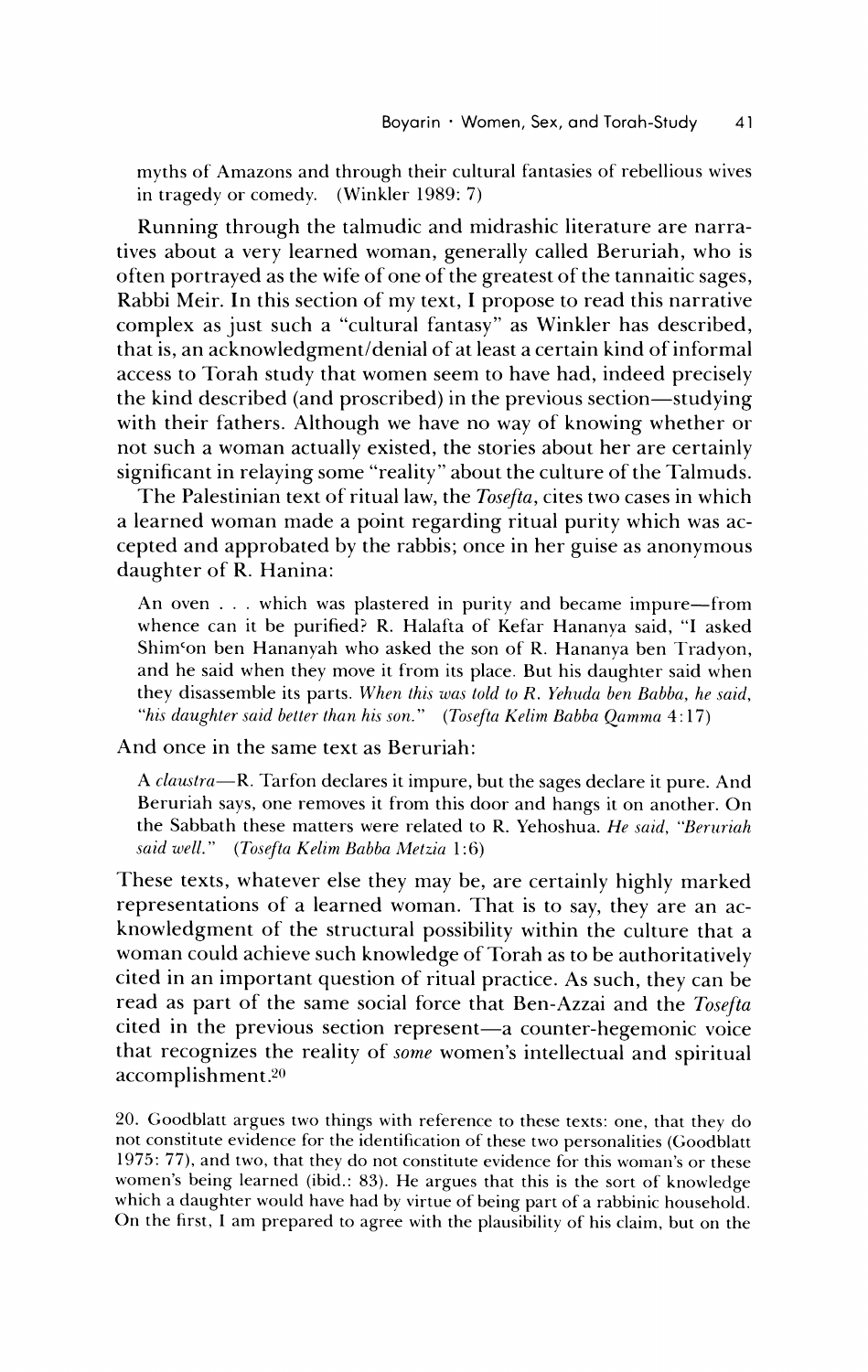**42 Poetics Today 12:1** 

**In the Babylonian Talmud the legend of Beruriah, the learned woman, is also maintained. She is portrayed as having learned "three hundred ritual laws in one day from three hundred Rabbis" (Pesachim 62b). Moreover, she even teaches her husband, the great Rabbi Meir, a moral lesson by besting him at midrashic reading of a verse:** 

**There were two hooligans in the neighborhood of Rabbi Meir who were troubling him greatly. He would pray for them to die. His wife Beruriah said to him, "What is your view? Is it because it says, 'Let the wicked be terminated from the earth' (Psalms 104:36)? Does it say 'wicked people'? 'Wicked deeds' is written! Moreover, interpret it according to the end of the verse, 'And there are no more evil-doers.' Now if the first half means that the wicked are dead, why do I have to pray that there will be no more evil-doers. Rather it means that since wicked deeds will exist no more, there will be no more evil-doers." He prayed for them, and they repented. (Berakhot 10a)** 

**In the light of such exceedingly positive contexts for Beruriah and her learning at every turn, it is shocking to discover the following narrative of her end:** 

**Once Beruriah made fun of the rabbinic dictum, "Women are light-headed" [i.e., lewd]. He [her husband, R. Meir] said, "On your life! You will end up admitting that they are right." He commanded one of his students to tempt her into [sexual] transgression. The student importuned her for many days, until in the end she agreed. When the matter became known to her, she strangled herself, and R. Meir ran away because of the shame. (Rashi ad Babylonian Talmud, Tractate Avoda Zara 18b)** 

**In the Talmud itself, all we are told is that Rabbi Meir ran away to Babylonia because of the "incident of Beruriah." The Talmud tells no more. Our narrative is found only in the important medieval French** 

**second I disagree. Neither of these ritual situations is so common as to be what**  any member of a rabbinic household would have observed-indeed, they (cer**tainly the first) are presented as unusual situations. Moreover, the first narrative internally contradicts Goodblatt's claim. If the daughter were simply reporting the household practice, how come her brother had a different suggestion? There is even one version of this text (and quite an important one indeed; see n. 28, below)**  in which it was her father whom she bested here; that version, at any rate, would **entirely forestall Goodblatt's claim that this was knowledge the girl had picked up from seeing her household's practice. The story suggests in both cases, rather, that the woman (or girl) in question had an understanding of religious-law principles which she could apply to specific hypothetical situations, and the text in both cases strongly marks its approbation of her knowledge, a fact that will be of some importance below.** 

**On the basis of these two traditions, it is less surprising that the Babylonians regarded these as two stories of the same woman. In fact, I would suggest that the literary similarity of the two narratives suggests that they may be variants of the same basic story. It certainly seems from this text, moreover, that Beruriah was a well-known figure in the Palestinian tradition as well.**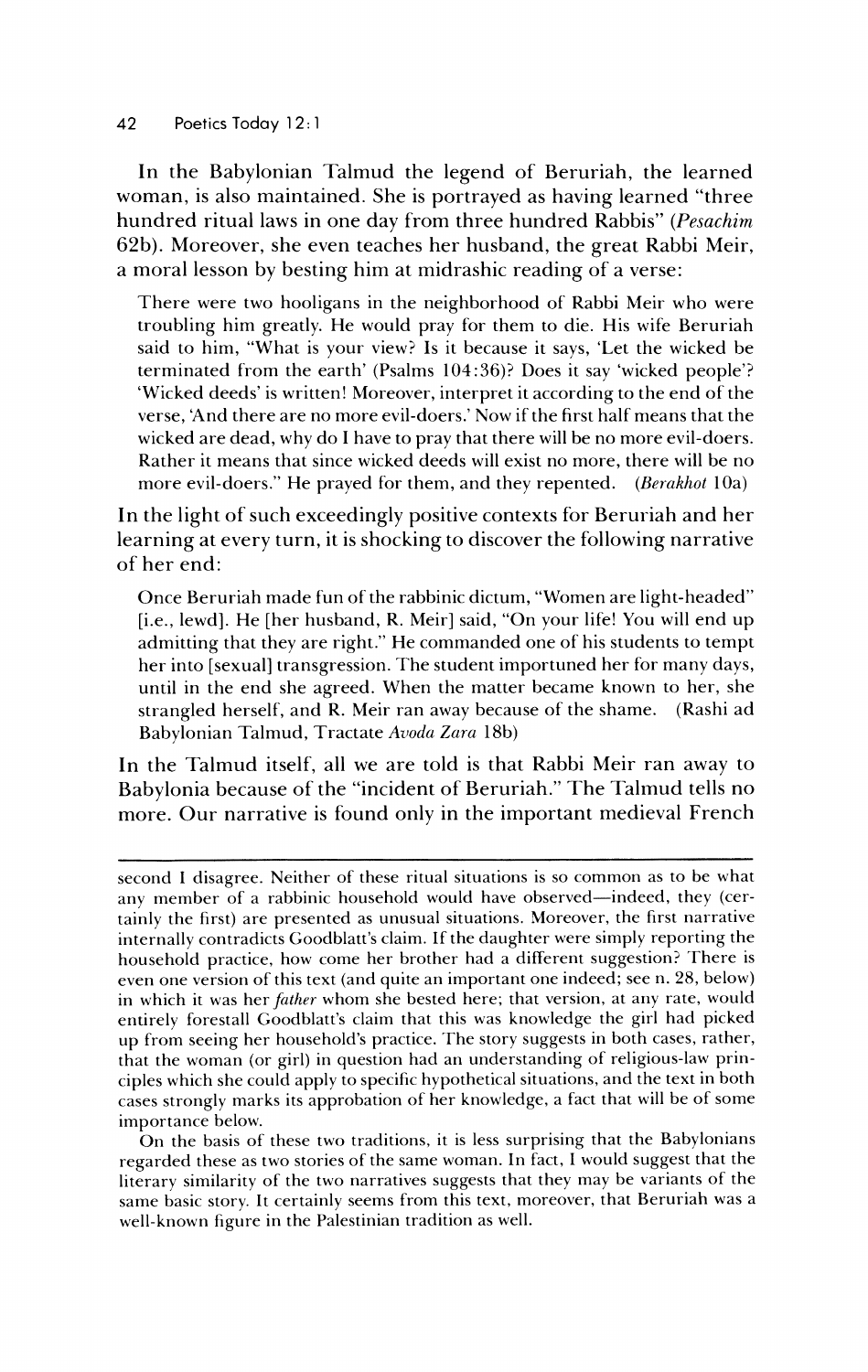**commentator on the Talmud, Rabbi Shlomo Yitzhaki, the famous Rashi. The story recounts an ugly tale of entrapment and suicide. Rabbi Meir, to prove a point to his proud wife, has her seduced and disgraced (not so incidentally disgracing himself and his student in the bargain). This aberrant legend about the behavior of one of the greatest rabbis of the Talmud towards a wife otherwise presented as pious, wise, respected, and loved demands historicization and explanation, and, to be sure, in both the traditional and scholarly literature, a great deal has been written about this text. Recently, a very powerful and moving feminist reading of this story has been published by Rachel Adler (1988).21 I am in sympathy with the general thrust of her text and its reading practice ("Retelling it from the world in which we stand, we can see how character strains against context, how it shakes assumptions about what it means to be a woman, a Jew, a sexual being"), but I wish here to present another reading of the text, "retelling it from the world in which we stand," but attempting also to learn more from it about the world in which it was told. The main** 

**21. There is, however, one moment in Adler's essay which I wish to directly dispute, namely, her reading of the Mishna text, Tractate Avot, chapter 5:16. Adler translates this text: "All love which is dependent on sexual desire, when the desire is gone, the love is gone. Love which is not dependent on sexual desire never ends. What is love dependent on sexual desire? The love of Amnon and Tamar. And love which is not dependent on sexual desire? The love of David and Jonathan" (Adler 1988: 32). Adler then remarks, "If Amnon and Tamar and David and Jonathan represent the two ends of a continuum, the fact that one end is represented by an incestuous rape and the other by a relationship presumed to be nonsexual does suggest a dichotomy between sexual desire and true love" (ibid.).** 

**This seems a misreading of the text, and one with serious consequences for our understanding of the place of legitimate Eros in rabbinic culture. The Mishna's text does not read, "All love which is dependent on sexual desire," but, "love which is dependent on something," that is, love with an ulterior motive versus "love which is disinterested." The point of the comment is that love developing from the fulfillment of some particular need in the lover is not true love and will only last as long as the need exists and the beloved fulfills it. The story of Amnon and Tamar is, in fact, a very apt illustration of this, for once Amnon had raped his sister, the Bible tells us, not only did he no longer love her, but he hated her. The Mishna commentator R. Israel Danzig insightfully remarks that Amnon did not love Tamar at all but only himself, for it was only his body's pleasure that he sought. This text hardly represents the talmudic culture's generally positive appreciation of sexual relations between husband and wife as a powerful expression and enhancement of their love; there is even a rabbinic technical term for it, "the love caused by intercourse" [Babylonian Talmud Ketubboth 57a], a term that only functions in positively marked contexts, i.e., to indicate that only after a marriage's consummation is there real commitment between husband and wife. After all, neither would we wish to claim the rapist's lust as a model for a valorized erotic love. On the other hand, Adler's comments on the homosocial aspects of the institution of havruta, that is, the practice of men studying in pairs, and the relationship of David and Jonathan as a model for it are very important and suggest lines for further research.**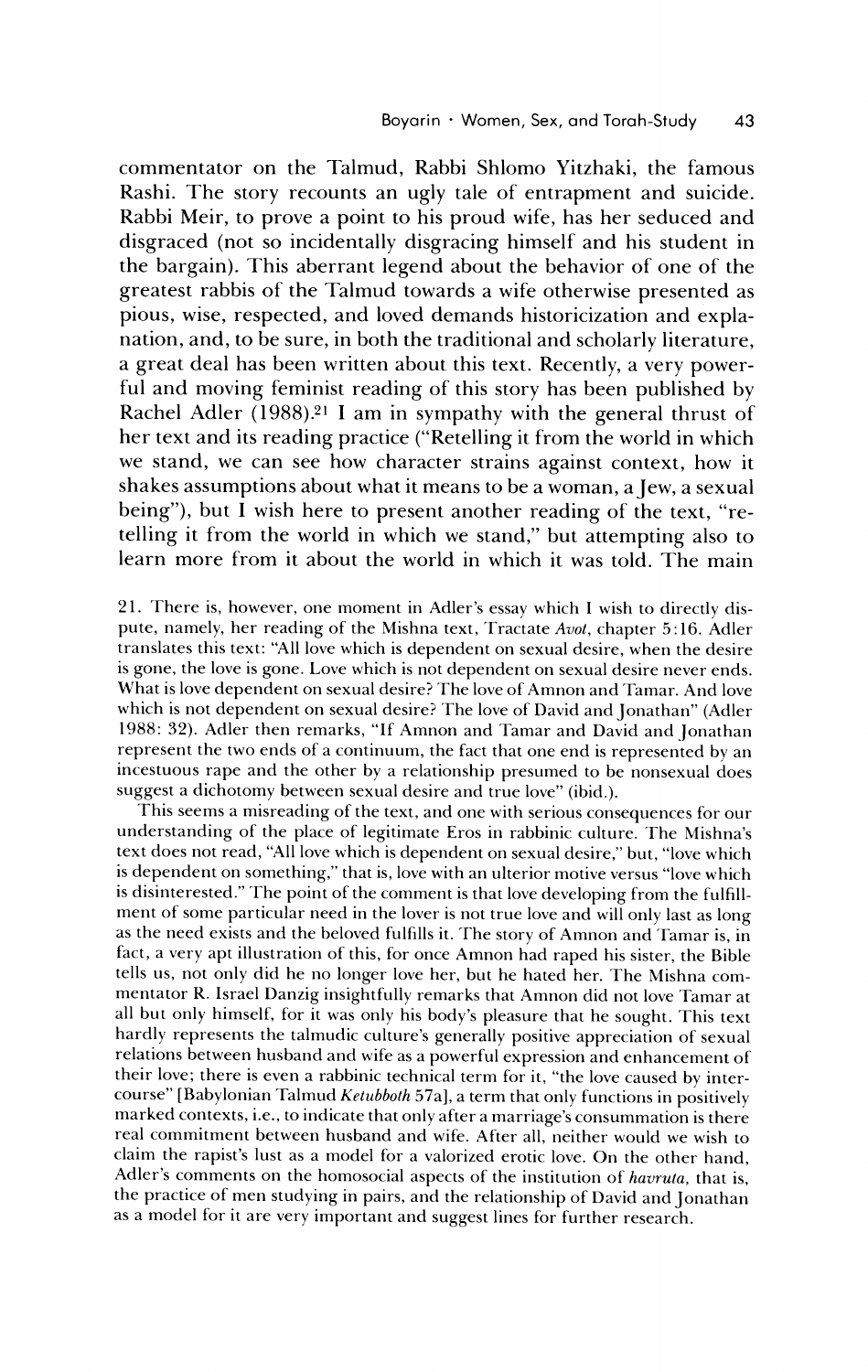**difference in principle between our readings is generated by Adler's declaration, "I call it a story, though in fact it is many stories from many times and many texts" (1988: 28), and the consequent conflation of "Palestine in 200 B.C.E. [sic] or Babylonia in 500 C.E." (ibid.: 29).22 While Adler shows here a fine awareness of the distinctions between these historical moments, her intention seems to be to produce an account of the effect that the conflated stories of Beruriah have had on women and men in hegemonic rabbinic culture since the early Middle Ages. My hope is that by paying attention precisely to the differences between the "many stories from many times and [the] many texts," we will be able to generate a more nuanced and historicized understanding of the different readings of the signifier "woman" in different rabbinic cultures, opening up a space perhaps for new possibilities for the future. I will offer another reading of this text, taking it in the intertextual context of the legal discussion analyzed in my previous section. This has suggested a difference precisely between the two historical periods of Palestine in 200 and Babylonia in 500.23** 

**The end of Beruriah's story, given to us only in the margins of the Babylonian talmudic text, as it were (but a very central margin indeed), is an extraordinary anomaly, not only in the presentation of her character throughout, but also in the presentation of her husband's character. In Adler's reading, anomaly is the very meaning of this text. In an insightful comparison of this narrative with halakhic texts which portray unrealistic situations as test cases for legal theory, Adler writes:** 

**What do these surrealistic situations represent if not a passionate attempt to capture some elusive truth by smashing context? Imagining Beruriah must be regarded as just such an effort-a straining for a more encompassing context, an outrageous test case proposed as a challenge to all contextually reasonable assumptions: What if there were a woman who was just like us? (Ibid.)** 

**The ambivalence of Beruriah's story is read by Adler, then, as a single cultural unit representing that ambivalence as follows: "While it is threatening to imagine being ridiculed and exposed by a woman too learned and powerful to be controlled, it is also moving to imagine being loved and befriended by her. Thus the rabbis, in describing the domestic life of Beruriah and Meir, portray Beruriah as a feminine version of the ideal study partner" (ibid.: 32). The story of her downfall, then, is a solution to the negative pole of the ambivalence.** 

**<sup>22.</sup> In context, she certainly seems to mean Palestine in 200 c.E., that is, the time of the historical Beruriah, and "B.C.E." would then be a misprint.** 

**<sup>23.</sup> Goodblatt (1975) also argues for this historical difference, but in a quite different direction from the reading proposed here.**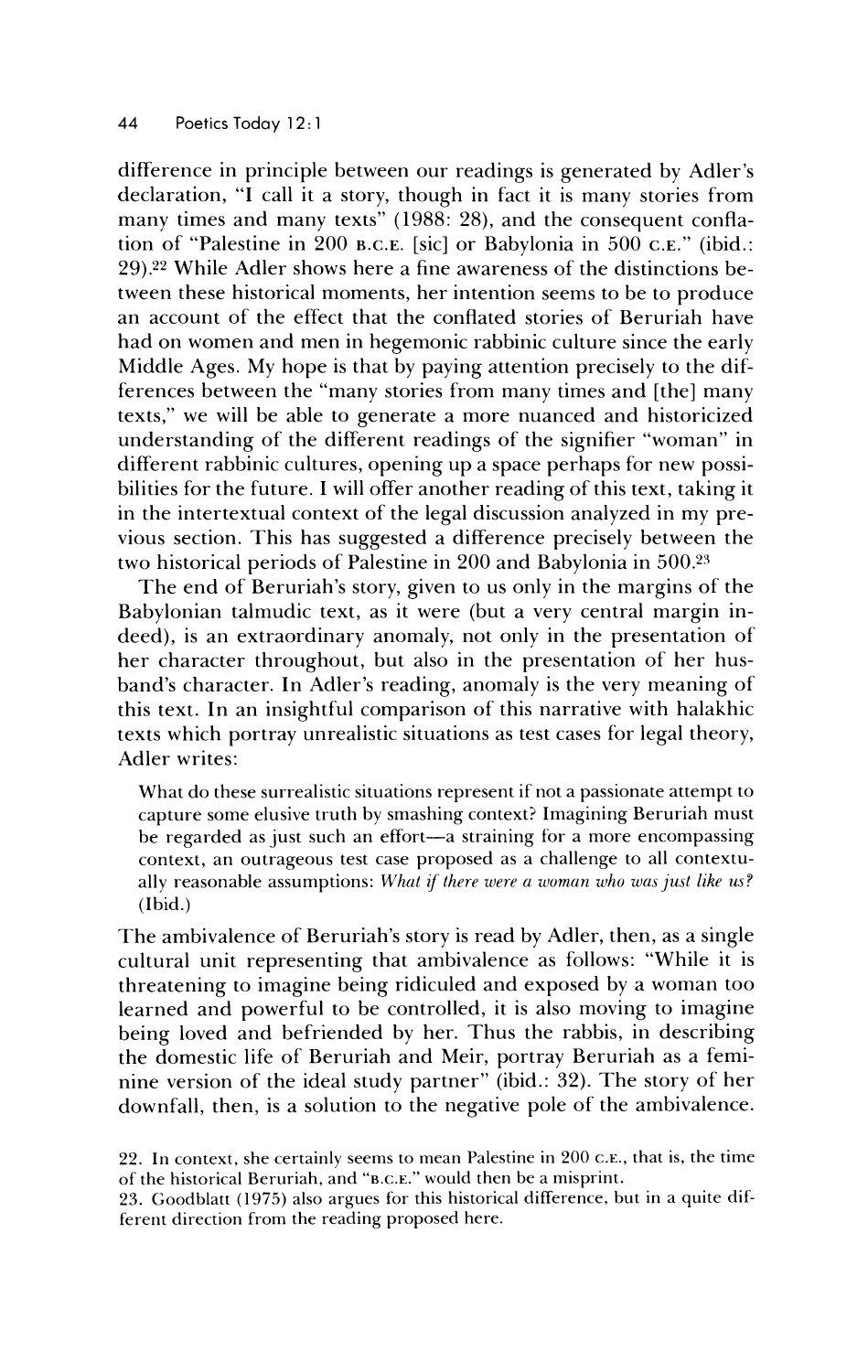**Moreover, the very intimacy of the relationship with the ideal study partner, when that partner is potentially a woman, makes it impossible for Beruriah to fit in, on Adler's reading. "Authority in rabbinic Judaism flowed through the medium of rabbinic relationships, and the rabbis could not imagine how to give Beruriah authority without in**cluding her in the web of rabbinic relationships—the web of teachers **and students and study partners. And they could not imagine doing that without also imagining her sexuality as a source of havoc" (ibid.).** 

**In contrast to this reading of Beruriah's story as a solution to a generic anomaly in the rabbinic culture, I propose to read it as an exemplum of a very specific principle, namely, R. Eliezer's statement that "anyone who teaches his daughter Torah, teaches her lasciviousness."24 Beruriah is, after all, the very paradigm case of a daughter whose father taught her Torah. If R. Eliezer's dictum is true, in the**  way that the Babylonian Talmud understood it—namely, that there **is an intrinsic connection between the woman studying Torah and**  sexual immorality—then Beruriah's fall into licentiousness is a struc**tural necessity. Any other denouement to her biography would constitute a refutation of R. Eliezer. Another way of putting this would be to say that the same cultural forces in the Babylonian rabbinic com-**

**24. Compare the reading of Aliza Shenhar (1976), who argues that the story attempts to exemplify R. Meir's great zeal to prove the truth of rabbinic dicta, in this case, that "women are light-headed." That is, on her reading, the text is prepared to defame the wife in order to present a positive [!] picture of the husband. It would be a strange storyteller who imagined this story of entrapment as a positive one of the rabbi. My reading, namely, that the storyteller is prepared to defame both husband and wife to preserve the force of R. Eliezer's opinion, seems much more plausible. Cynthia Ozick has gotten much closer to this reading in her suggestion that "to punish her for her impudence, a rabbinic storyteller, bent on mischief toward intellectual women, reinvented Beruriah as a seductress. She comes down to us, then, twice notorious: first as a kind of bluestocking, again as a licentious woman. There is no doubt that we are meant to see a connection between the two" (Ozick 1979: 44). I wonder, however, why Ozick makes it worse by turning Beruriah into the seducer, rather than the seduced, and only the seduced after much resistance. See also Schwarzbaum (1983: 69-70), who argues that the story is a realization of an international folk topos, the best of women seduced. This element is surely part of the story, but is by no means enough to explain it entirely and certainly not its presence here. See Boyarin (1990). None of the interpreters known to me except Adler has pointed out the parallels between the stories of the two sisters, but she reads them differently: "It is no coincidence that Rashi juxtaposes his story to the story of Meir's adventure in Rome. The two stories share several motifs. In both, Meir conducts a chastity test. In both, female sexuality brings shame and causes Meir to leave home. In both, women are assumed to be solely responsible for sexual behavior, even when pressured, deceived, or entrapped by men" (1988:**  103). I believe that my analysis of the *contrastive* structure between the two tales, **and the way that the earlier one clones itself in mirror image, as it were, to produce the later, only strengthens Adler's points about how the story represents women.**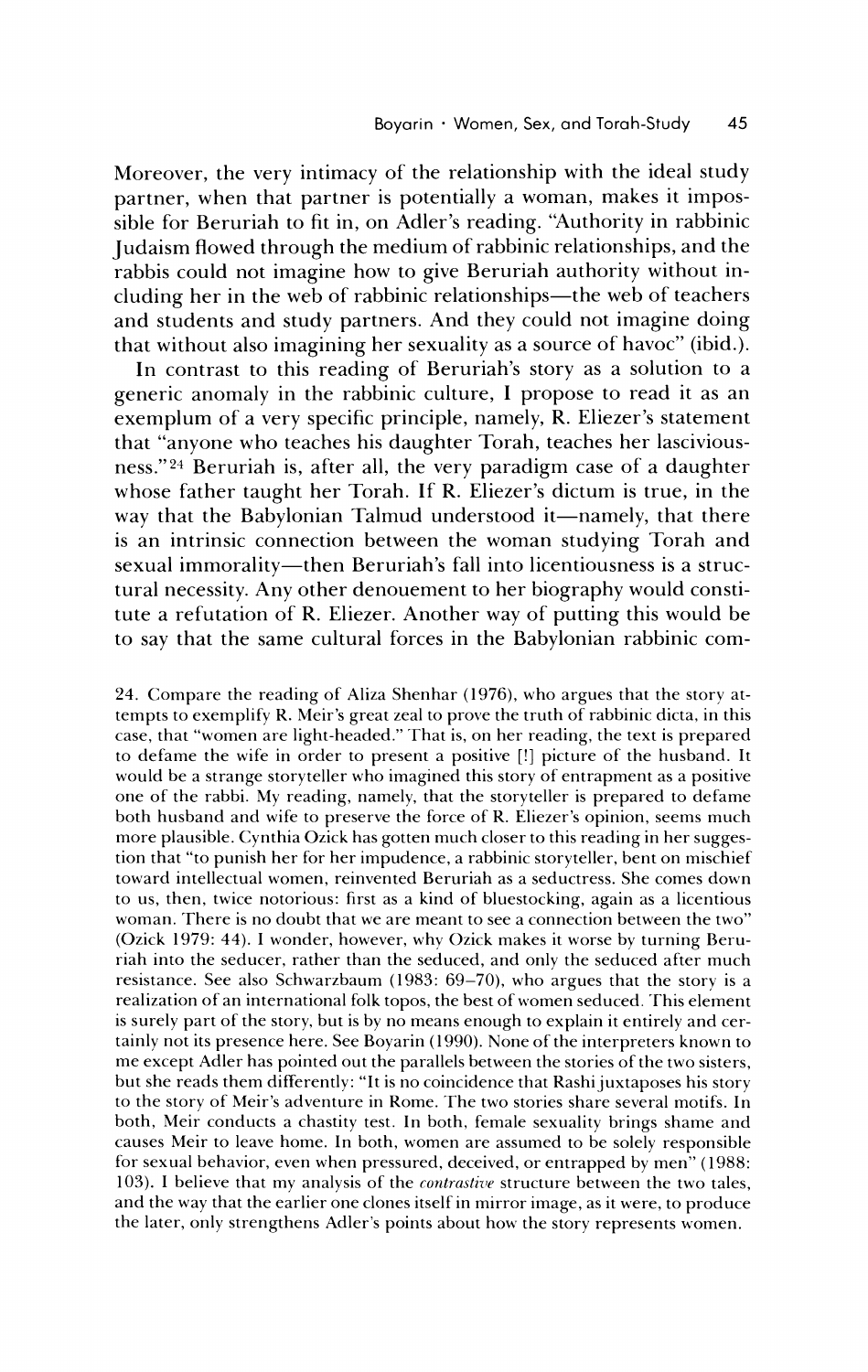**munity which did not even permit Ben-Azzai's voice to be retained as minority opinion could not tolerate the exceptional case of even one woman learned in the Torah. The horror of her end, the extraordinary lengths to which the text goes, even defaming one of its greatest heroes to achieve its purpose, is once again a symptom of the extraordinary threat that the learned woman represented to the Babylonian (and later European) rabbinic culture, a power that threatened to upset the whole applecart of gender relations and social organization, and that had to be suppressed, therefore, by extraordinary means. The best context, then, for interpreting this legend is, in my reading, the discussion of ritual law, above, whereby the differential between the Palestinian and Babylonian texts is reproduced in the differential between the readings of Beruriah in these two traditionsin both she is anomalous, but only in one does she become a scandal.** 

**In the rest of this section, I wish to deepen and extend this reading of the text of Beruriah's end as being generated specifically in the intertextual web of the Babylonian talmudic tradition. Although the story of Beruriah's seduction and suicide is only extant in Rashi's authoritative eleventh-century French commentary on the Babylonian Talmud, yet I think I can show how it was generated there and why it is not a fluke in Rashi.25 The story of the production of this text will strengthen the connection between it and its hypogram, the saying of R. Eliezer. Beruriah had, according to the Talmud, a double, in fact, a sister. In the wake of her father's martyrdom for rebellious teaching of the Torah, the Romans condemned her to a life of prostitution in Rome. Beruriah could not stand the thought of her sister in that situation and sent R. Meir to Rome to rescue her. The Babylonian Talmud relates:** 

**He took a tarqeva of coins and went, saying that if she has not done anything forbidden, there will be a miracle; while if she has done forbidden things, there will be none. He went disguised as a cavalry officer and said to her, be with me. She said to him, but I am menstruating. He said to her, I am burning with passion. She answered, there are many here much lovelier than I. He said (to himself), I understand from this that she has done** 

**25. The story is generally regarded by scholars as quoted by Rashi from an earlier source or oral tradition. There is nothing in his text to indicate that he is inventing it. The text of the Talmud does refer simply to "the incident of Beruriah," as in other cases where the story itself is not told and Rashi supplies it. In nearly all other cases of this type, the earlier source can be traced. One is entirely justified, therefore, in seeing this story as the production of later Babylonian talmudic tradition. For discussion of this question, see Goodblatt (1975), Schwarzbaum (1983), Shenhar (1976), and Ben-Amos (1980: 66). However, even were this story proved to be a product of Rashi's time and place, such a conclusion would not materially damage my thesis since, from this point of view, Rashi's culture was a direct continuation of the Babylonian one.**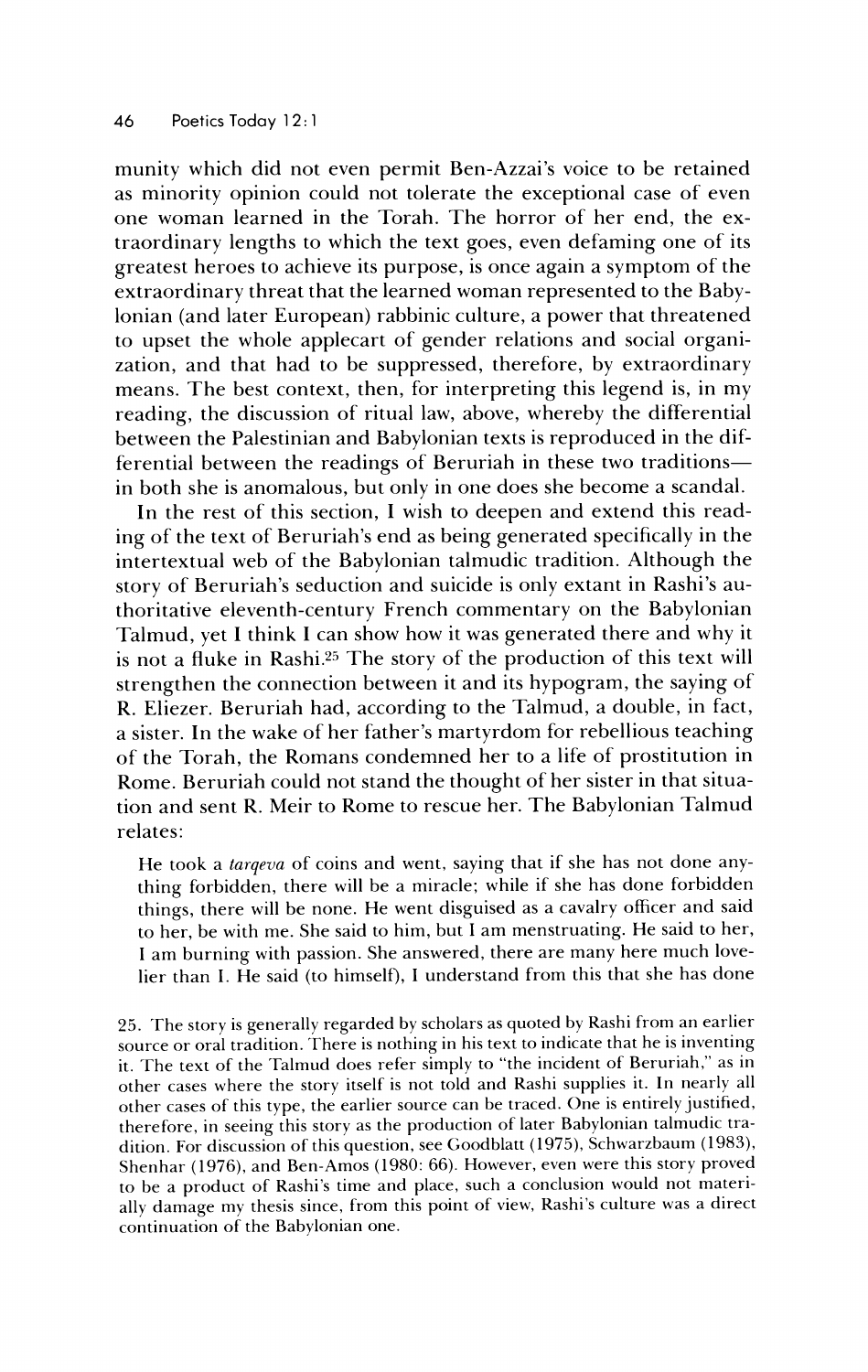**nothing forbidden; anyone who comes, she says the same thing. (Avoda Zara 18b)** 

**R. Meir, the miracle worker, performs his miracle (an allusion to the miracle performed for the innocent wife), and the sister of Beruriah is saved. As a result of this activity, however, R. Meir ends up having to run away to Babylonia. But according to another tradition, the Talmud tells us, it was not because of this that he ran away but because of the "incident of Beruriah." That is all that the Talmud itself tells of the story of Beruriah. But we know from the Talmud something more of the story of this other daughter of R. Hanina. The Talmud asks what she did to deserve such a fate and answers that she would not have suffered had she not brought it on herself in some way. "R. Yohanan said, Once his daughter was walking in front of Roman nobles. They said, how lovely are the steps of this maiden! She began to be very careful of her steps." As usual in rabbinic discourse, "the punishment fits the crime." She wished to attract Roman men; now that is her "profession." Now we can begin to construct the picture. This daughter embodied in her behavior precisely the rabbinic dictum that women are light-minded and lascivious. To be sure, she had a terrible experience, but by strength of character, she passed the test of R. Meir and, by miracles, was saved from her fate. Presumably, she lived happily ever after.** 

**Her sister Beruriah's story is the exact structural opposite. She began as the very antithesis of the light-minded and lascivious girl; indeed, she was interested from girlhood in the Torah and in wisdom. She is represented over and over as the embodiment of morality. When the time comes, she is also tested by R. Meir, but unlike her sister, she fails the test. The consequence of her exemplary life is ignominious suicide. Her story, only tantalizingly hinted at in the Talmud and told only in its margins, is generated by simply reversing the polarity of every element in the sister's story, which is told in the text of the Talmud itself. One sister becomes the exemplum of proper womanly behavior because her father conducted himself properly, in accordance with R. Eliezer, and did not train her away from lightmindedness. The other daughter dies a wanton because her father (the same father) violated the taboo, submitted to temptation, and taught his daughter Torah.** 

**My claim, then, is that this story is generated as the dark double of the sister's story out of the matrix of the Babylonian understanding of R. Eliezer, namely, that there is an essential nexus between a woman's studying Torah and the breakdown of the structure of monogamy, that a wife like Beruriah could not possibly end up beloved and befriended by her husband and that a husband like R. Meir, who would love and befriend such a woman, must himself end up an exile. The story of**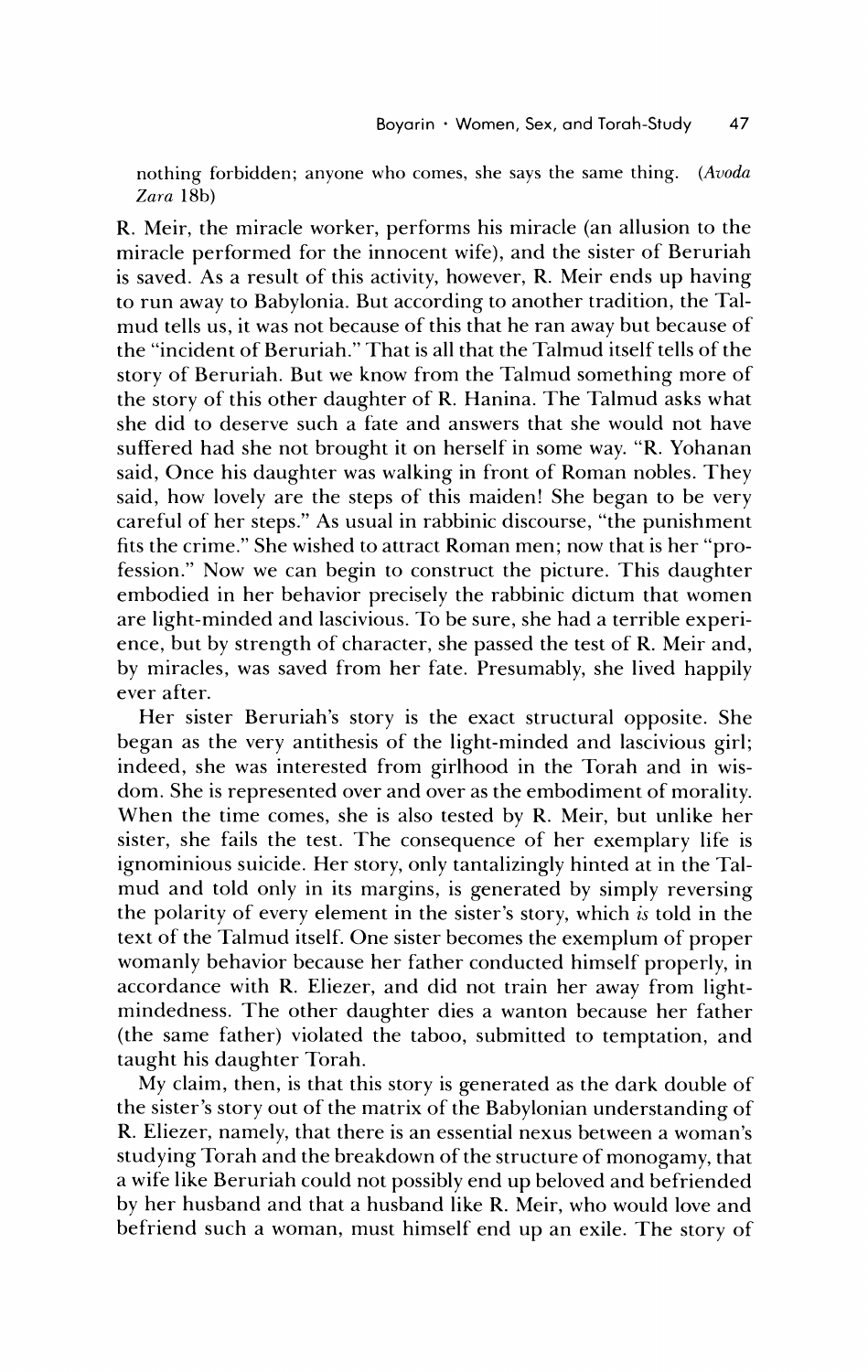**the two sisters, one told in the Talmud and the other only hinted at but made explicit in the commentary, together form one exemplum, one paradigmatic case that illustrates and makes concrete R. Eliezer's dictum, as it was understood and experienced in the Babylonian Talmud's cultural field, that there is an intrinsic and necessary connection between a scholarly woman and uncontrolled sexuality. This pointfor-point homology between the two narratives can be laid out as a series of structural oppositions:** 

| The Sister                   | Beruriah                   |
|------------------------------|----------------------------|
| behaves light-mindedly $(-)$ | studies Torah $(+)$        |
| sent to brothel $(-)$        | marries scholar $(+)$      |
| passes R. Meir's test $(+)$  | fails R. Meir's test $(-)$ |
| rescued by miracle $(+)$     | commits suicide $(-)$      |

**The paradoxes of these oppositions, and the reversal of the usual expectations of reward and punishment, mark all the more strongly this narrative's significance as an exemplum of the danger of teaching a daughter Torah. But I again emphasize that this explanation for the story is intelligible only on the Babylonian Talmud's interpretation of the Mishna. This story is not told in, nor does it fit in with, the Palestinian interpretation, where Ben-Azzai holds that there is real merit for women in studying Torah. Moreover, even R. Eliezer's view, according to the Palestinian reading, is that there is merit for women in studying Torah, and that this merit would protect them from punishment for adultery, thus removing the very deterrent which the Bitter Water is meant by the Torah to be. On that interpretation of R. Eliezer, there is no necessary and essential causal relation between a woman's studying Torah and sexual license, and indeed, in the Palestinian texts there is no hint of censure of Beruriah or her father for teaching her Torah. She is certainly an anomaly in Palestine as well, but her halakhic opinion was cited as authoritative and her dicta to her husband on moral and religious issues quoted only with approbation.** 

**On my reading then, the legend of Beruriah is precisely the sort of ambivalent, troubled acknowledgment/denial of women's autonomy, and intellectual achievement, as in the Greek plays or the legends of Amazons to which Winkler refers, although, to be sure (and this is important), it is not until the story's grotesque end is supplied in the medieval commentary that the denial which the Babylonian Talmud achieves in regard to the other texts considered is consummated with regard to Beruriah as well. It is difficult to find any historical context for these issues precisely because, as we have seen, the energy expended to suppress this autonomy was so great. However, the material discussed by Bernadette Brooten (1982) provides some help. Brooten shows that in approximately a dozen synagogue inscriptions from the**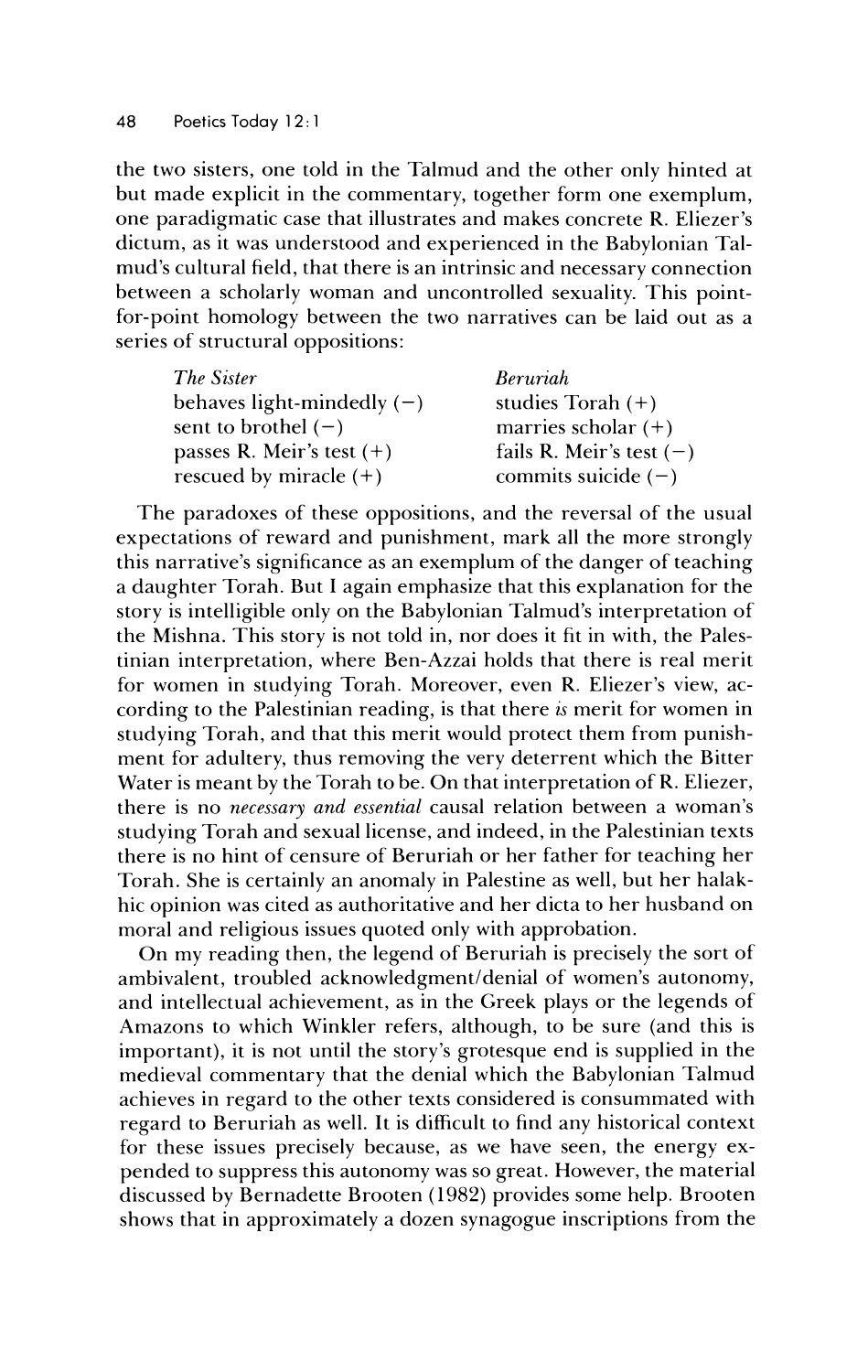**talmudic period, women are mentioned as having the title, "Head of the Synagogue." This evidence has traditionally been dismissed by scholars too willing to take at face value the talmudic statements of the enforced ignorance of women in Torah. Brooten argues, plausibly in my view, that the evidence should a priori be taken seriously, and if the inscriptions refer to women with the title, "Head of the Synagogue," it means that the women performed this task as well, and, moreover, that such a position implied learning (Brooten 1982: 5-37, esp. 30-31).** 

**The relevance of Brooten's work has recently been a subject of discussion. Shaya Cohen, a historian who accepts her reading of the evidence, has nevertheless argued that since the inscriptions come from the nonrabbinic communities of Crete, Thrace, Italy, and North Africa, they are not relevant for the history of that form of Judaism which achieved historical hegemony-talmudic Judaism (Cohen 1980: 27-28). In contrast, Judith Plaskow contends that precisely the evidence for nonrabbinic forms of ancient Judaism "leads us to question rabbinic authority as the sole arbiter of authentic Judaism," and that "texts may reflect the tensions within patriarchal culture, seeking to maintain a particular view of the world against social, political or religious change" (Plaskow 1990: 45). I do not intend to enter into the theological questions involved here, but it certainly seems relevant to me to emphasize that these readings do bring those tensions home, as it were, locating them within the talmudic texts and thus the rabbinic discourse and power structure themselves. They certainly help to answer the questions that Brooten raises, "Could Jewish women actually have been scholars? Could they have had some say about the reading of the bible in the synagogue?" (Brooten 1982: 55).** 

**The geographical marginality of the inscriptional data is disappointing, however, in another respect, as it does not help us evaluate the evidence presented here for any greater anxiety about learned women in the rabbinic community of Babylonia than in Palestine. Does this represent more or less Torah study by Babylonian women than by their Palestinian sisters? There is, perhaps, one piece of tantalizing evidence for the first possibility, however. In the very text that denies a woman any merit for the study of Torah, the conclusion is that her merit comes from "her taking her sons to study Torah and Mishna." But this passage could, as well, be translated, "from teaching her sons**  Torah and Mishna"-in fact, this is the literal, grammatical reading **of the phrase. In order to teach, she obviously must have learned.26** 

**<sup>26.</sup> That is, we have here causative forms of the verbs for "reading Bible" and "studying Mishna." This significant point was made to me by my colleague, Prof. Milan Sprecher.**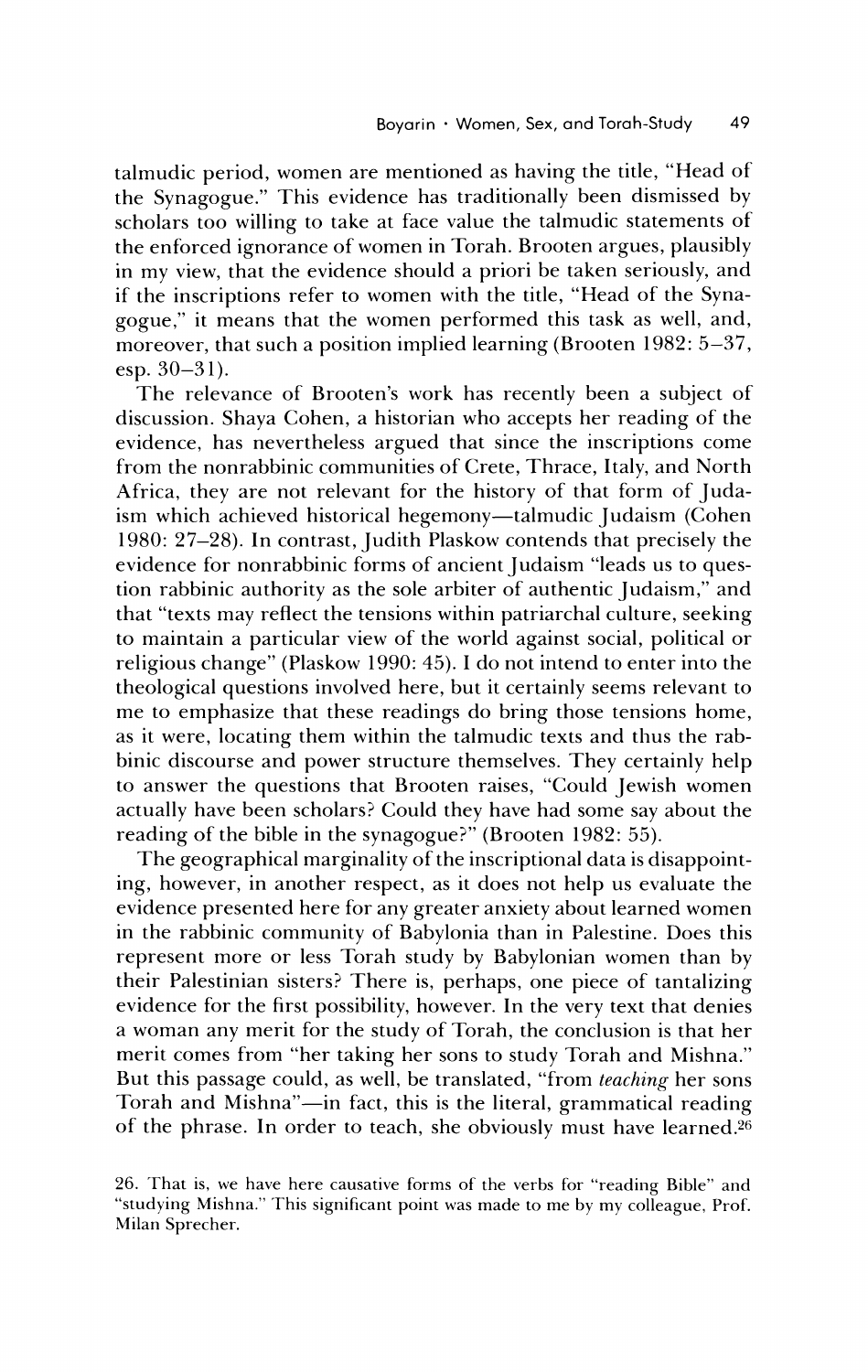**This would strongly suggest that the energetic denial of any merit for women in the study of Torah which we observe in Babylonia, and indeed, the erasure in the Babylonian Talmud of the Palestinian remarks on women's studying, are more a "wishful" prescriptive determination than a reflection of actual social conditions. We could then interpret the evident threat of the texts which denote women's studying as owing to the fact that women did study in that culture, and it is this which explains the greater anxiety of the Babylonian Rabbis.27** 

**Within a literary, cultural tradition, there are always forces contending for hegemony. This is at least as true in the heterogeneous texts of the Talmuds produced over hundreds of years and in two, separated geographical areas as it is in Shakespeare, where cultural studies also find both patriarchal hegemony and forces contending against it. The Babylonian tradition, with Rashi as its definitive interpreter, achieved hegemony in medieval and postmedieval Jewish culture. Within the ancient Jewish texts, however, there is also vivid dissent from the exclusion of women from the study of Torah. The texts we have read here, precisely in the differing ways that they suppress this dissent, provide symptoms of a cultural difference between Palestine and Babylonia, suggesting that, while in Babylonia it was unthinkable and terrifying that a woman might study Torah, in Palestine it was merely uncustomary and noteworthy.28 I would claim much more than Brown (1988) for the possibilities of learning cul-**

**27. Indeed, seen in this light, the persistent legends that Rashi's daughter was a medieval "Beruriah" (moreover, without coming to any evil end) become highly charged as well.** 

**28. I am not forgetting, however, R. Eliezer's misogyny, which is also Palestinian, of course. It is not my intention to reify either of these cultures into one monolithic position, nor even to claim that the Palestinian culture was anything like egalitarian, but only to surmise that dissent on this issue was better tolerated there. In truth, it is important to add another set of complications and systematic doubts here. Despite my remarks above, in note 25, it is nearly impossible to determine for certain whether Rashi's story really has a Babylonian provenance or perhaps a later European one. Another rabbinic authority, slightly later than Rashi, has quite a different understanding of the "incident of Beruriah." His tradition includes, not the "incident of Beruriah," but the "precedent of Beruriah," and the "real story" is that R. Meir was exiled for not listening to his wife on a point of ritual law! Furthermore, according to this same authority, it was not her brother that she bested in knowledge and acumen (see above, n. 20) but her father, the great scholar R. Hanina himself, which establishes her even more firmly as an actual halakhic authority (Kalonymos 1963: 31-34). According to R. Yehuda ben Kalonymos's tradition, then, the story of Beruriah is a decisive refutation of R. Eliezer's dictum. Is one of these exactly opposite texts the authentic Babylonian tradition?**  Or are both authentic Babylonian traditions-reflecting a point of social conflict **within that culture? Or is one or both of them a medieval European product? Do they represent different cultures and power relations or, perhaps, only individual psychological differences?**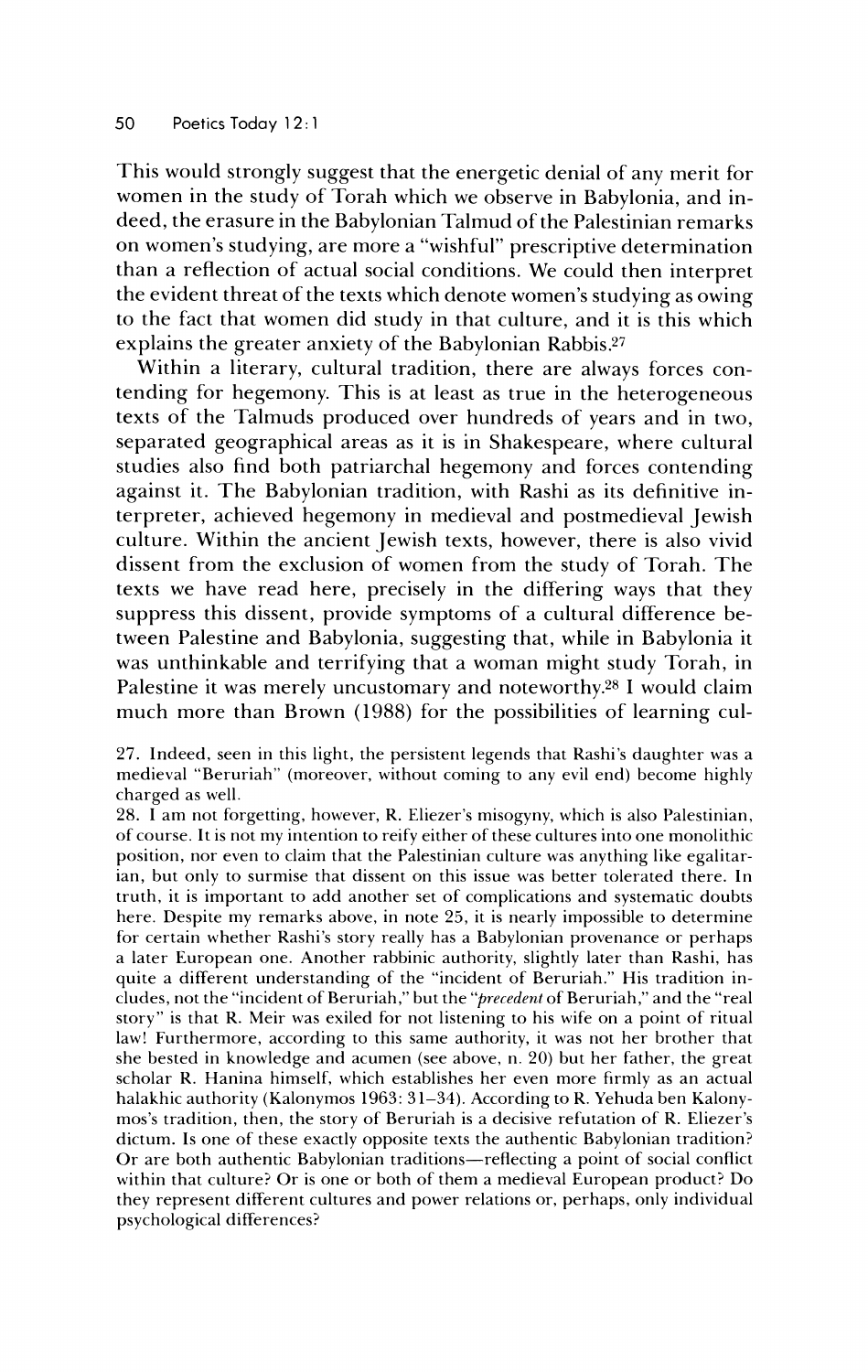**tural history from the talmudic texts. We must very carefully tease out from these texts the different strands of discourse and counterdiscourse which they preserve and suppress, and sometimes preserve by suppressing-complicating our reading of ancient ideology and not simplifying it.** 

**The point has been well made that reading texts as misogynistic can in itself be a misogynistic gesture; conversely, seeking to recover "feminist" voices in ancient texts can be an act of appropriation of those ancient texts for political change. This does not imply in any way a denial of the patriarchy (if not misogyny) of the culture's hegemonic practices. The texts, when read in the way that I am proposing to read them, not only reflect a dissident, protofeminist voice within classical Judaism, but constitute and institute such a voice. This is manifestly the case with reference to the Talmud, which is regarded as an authoritative source for social practice by many Jewish collectives up to this day. As evidence for the effectiveness of the story of Beruriah in forming practice, I need only remark that as recently as in our century, her (Palestinian) story has been cited as a precedent for the empowering of women to study Torah, and that argument rejected by other rabbis, who have cited the legend of her death as counterprecedent (Waldenberg ad loc.). At present, we cannot correlate these differences within the talmudic culture with other cultural differences since the surrounding cultures of Hellenistic Palestine and Sassanian Babylonia seem not clearly differentiated in these matters, but nevertheless the legal opinion of Ben-Azzai and the story of Beruriah in the Palestinian sources are warning signals of the danger of reifying ancient Judaism into a monolith. The redactional level of the texts and their reception history may have a stake in convincing us that women were nonsubjects in the discourse of Torah study, but the reality seems to have been, at least partially, otherwise.** 

**Moreover, this analysis suggests how careful we must be on all sides when attempting to characterize one cultural formation against the background of others in its polysystem. It is so easy to see complexity in the culture and texts with which one is deeply engaged, while seeing only monolithic ideology in the "other" cultures. The best antidote to this disease of cultural history seems to be the dialectic of scholars ideally as open to such dialectic as Peter Brown himself:** 

**But an effort to do justice to the particularity of certain strains of Christian thought and practice should not be held to justify the systematic dismissal of the complex and resilient ecology of moral notions that characterized the Mediterranean cultures of the age; still less should it encourage us to ignore the profound changes in the structure of ancient society in this period. If renewed study of the actual sexual practices and attitudes of Judaism, in Palestine and the Diaspora, . . . render parts of it out of date, or set my nar-**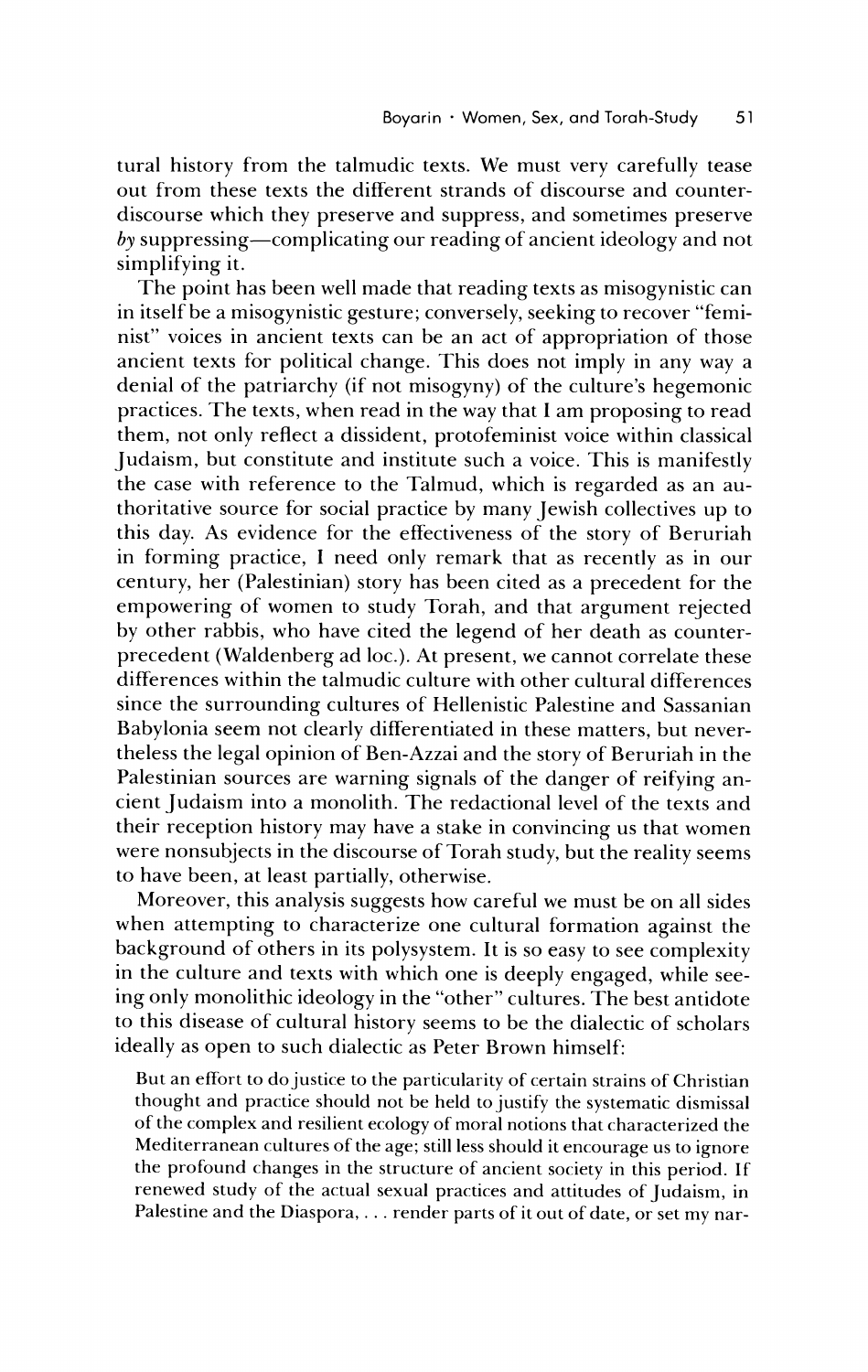**52 Poetics Today 12:1** 

**rative in a more cogent social framework, no one would be more delighted than myself. (1988: xvi)** 

**My current research project, Discourses of the Body in Talmudic Judaism, of which this essay forms a part, is an attempt to meet the urgent need for a study such as Brown envisions.** 

# **References**

**Adler, Rachel** 

**1988 "The Virgin in the Brothel and Other Anomalies: Character and Context in the Legend of Beruriah," Tikkun 3(6): 28-32, 102-5.** 

**Archer, Leonie J.** 

**1983 "The Role of Jewish Women in the Religion, Ritual and Cult of Graeco-Roman Palestine," in Images of Women in Antiquity, edited by Averil Cameron and Amelie Kuhrt, 273-88 (Detroit: Wayne State University Press).** 

#### **Ben-Amos, Dan**

**1980 "Generic Distinctions in the Aggadah," Studies in Jewish Folklore: 45-71. Boyarin, Daniel** 

1990 "Diachrony versus Synchrony: The Legend of Beruriah," [Hebrew] *Jerusa***lem Studies in Jewish Folklore (11-12): 7-17.** 

**Brooten, Bernadette** 

**1982 Women as Leaders in the Early Synagogue: Inscriptional Evidence and Background Issues. Brown Judaica Studies, Vol. 36 (Chico, CA: Scholars' Press).** 

## **Brown, Peter**

**1988 The Body and Society: Men, Women and Sexual Renunciation in Early Christianity. Lectures on the History of Religions, Vol. 13 (New York: Columbia University Press).** 

**Bynum, Caroline Walker** 

**1986 "'. . . And Women His Humanity': Female Imagery in the Religious Writing of the Later Middle Ages," in Gender and Religion: On the Complexity of Symbols, edited by Caroline Walker Bynum, Stevan Harrell, and Paula Richman, 257-89 (Boston: Beacon Press).** 

Cohen, Shaya J. D.

**1980 "Women in the Synagogues of Antiquity," Conservative Judaism 34(2): 23- 29.** 

**Epstein, Jacob Nahum Halevy** 

**1964 Introduction to the Text of the Mishna [Hebrew] (Jerusalem: Magnes Press). Friedman, Simha** 

**1983 "The Study of Torah for Contemporary Women," in Women in the Sources**  of *Judaism* [Hebrew], 53-67 (Jerusalem).

**1975 "The Beruriah Traditions," Journal of Jewish Studies 26: 68-86.** 

**Kalonymos, Yehudah ben- (of Speier)** 

**1963 Yihuse Tana'im ve-Amor'im . . . im he'arot me-et Yehudah Leb ha-Kohen Maimon (Jerusalem: Mosad ha-Rav Kuk).** 

#### **Ozick, Cynthia**

**1979 "Women-Notes towards Finding the Right Question," Forum 35: 37-60. Plaskow, Judith** 

**1990 Standing Again at Sinai: Judaism from a Feminist Perspective (New York: Harper and Row).** 

**Schwarzbaum, Haim** 

**1983 "International Folklore Motifs in Joseph Ibn Zabara's Sepher Sha'ashu'im," in Folklore Research Center Studies, 55-81 (Jerusalem: Magnes Press).** 

**Goodblatt, David**